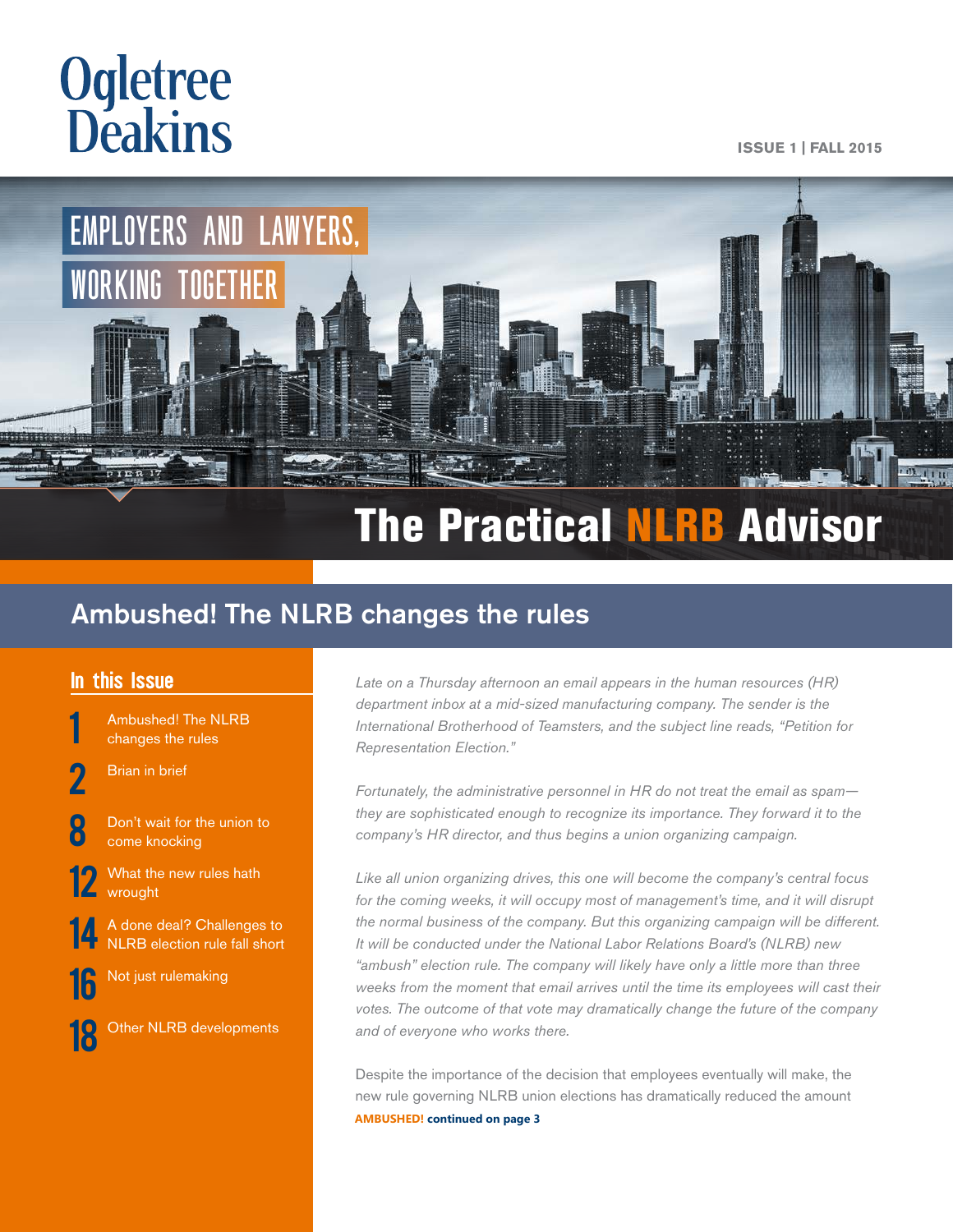## <span id="page-1-0"></span>BRIAN IN BRIEF



Welcome to the first issue of Ogletree Deakins' *Practical NLRB Advisor*. Our goal in providing this quarterly newsletter to our clients and friends of the firm is to guide companies through the life cycle of the unionemployer relationship—from initial union organizing drive through collective bargaining negotiations, processing union

grievances, and addressing strikes, work stoppages, and other union activities—all while helping employers navigate the often counterintuitive workings of the National Labor Relations Act and the National Labor Relations Board (NLRB). We'll offer practical, strategic guidance on working with the NLRB regional offices, dealing with the unions and, ultimately, optimizing employee engagement and job satisfaction—which is at the heart of any sound labor relations strategy.

Ogletree Deakins has launched the *Practical NLRB Advisor* in the face of unprecedented developments at the NLRB. While the agency has long fluctuated in its perspective and its policies as Washington, D.C.'s political winds have turned, the Board under President Obama has ushered in

truly seismic changes: reversing decades-long precedents, extending its reach beyond the traditional union environment, and substantially reworking the procedures for conducting union elections. The latter is the subject of this, our inaugural issue. The questions raised and challenges presented by the revised election rules will be discussed in greater depth in future issues as well; they give us much to talk about.

The *Practical NLRB Advisor* is not intended to replace advice of counsel, of course. We encourage you to contact your attorney to discuss any labor relations issues that arise in your workplace. Let us know if you have specific questions about the content. Are there specific matters that you would like to see addressed in forthcoming issues? If so, please let us know. We're eager to hear your thoughts.

*Sincerely,*

Brian Hoyes

**Brian E. Hayes** *Co-Chair, Traditional Labor Relations Practice Group* Ogletree Deakins

*brian.hayes@ogletreedeakins.com* 202.263.0261

#### **About Ogletree Deakins'** *Practical NLRB Advisor*

At Ogletree Deakins, we believe that client service means keeping our clients constantly apprised of the latest developments in labor and employment law. With the whirlwind of activity taking place at the National Labor Relations Board (NLRB) in recent years—affecting both unionized and nonunion employers—a quarterly newsletter focused on the NLRB is an essential tool to that end.

Ogletree Deakins' *Practical NLRB Advisor* seeks to inform clients of the critical issues that arise under the National Labor Relations Act and to suggest practical strategies for working successfully with the Board. The firm's veteran traditional labor attorneys will update you on the critical issues in NLRB practice, with practical, "how to" advice and an insider's perspective. Assisting us in this venture are the editors of Wolters Kluwer Legal and Regulatory Solutions' Employment Law Daily.

The *Practical NLRB Advisor* is not legal advice. However, it does seek to alert employers of the myriad issues and challenges that arise in this area of practice, so that they can timely consult with their attorney with specific legal concerns.

#### **Ogletree Deakins editors**

Brian Hayes, J.D., *Co-Chair,* Traditional Labor Relations Practice Group C. Thomas Davis, J.D., *Co-Chair*, Traditional Labor Relations Practice Group Hera S. Arsen, J.D., Ph.D., *Managing Editor*, Firm Publications

#### *Employment Law Daily* **contributors**

Joy P. Waltemath, J.D., *Managing Editor* Kathleen Kapusta, J.D., *Employment Law Analyst* Lisa Milam-Perez, J.D., *Senior Employment Law Analyst*

Mail regarding your subscription should be sent to editors@ogletreedeakins.com or Ogletree, Deakins, Nash, Smoak & Stewart, P.C., One Ninety One Peachtree Tower, 191 Peachtree Street, N.E. Suite 4800, Atlanta, GA 30303. Attn: Client Services. Please include the title of this publication. © 2015 Ogletree, Deakins, Nash, Smoak & Stewart, P.C.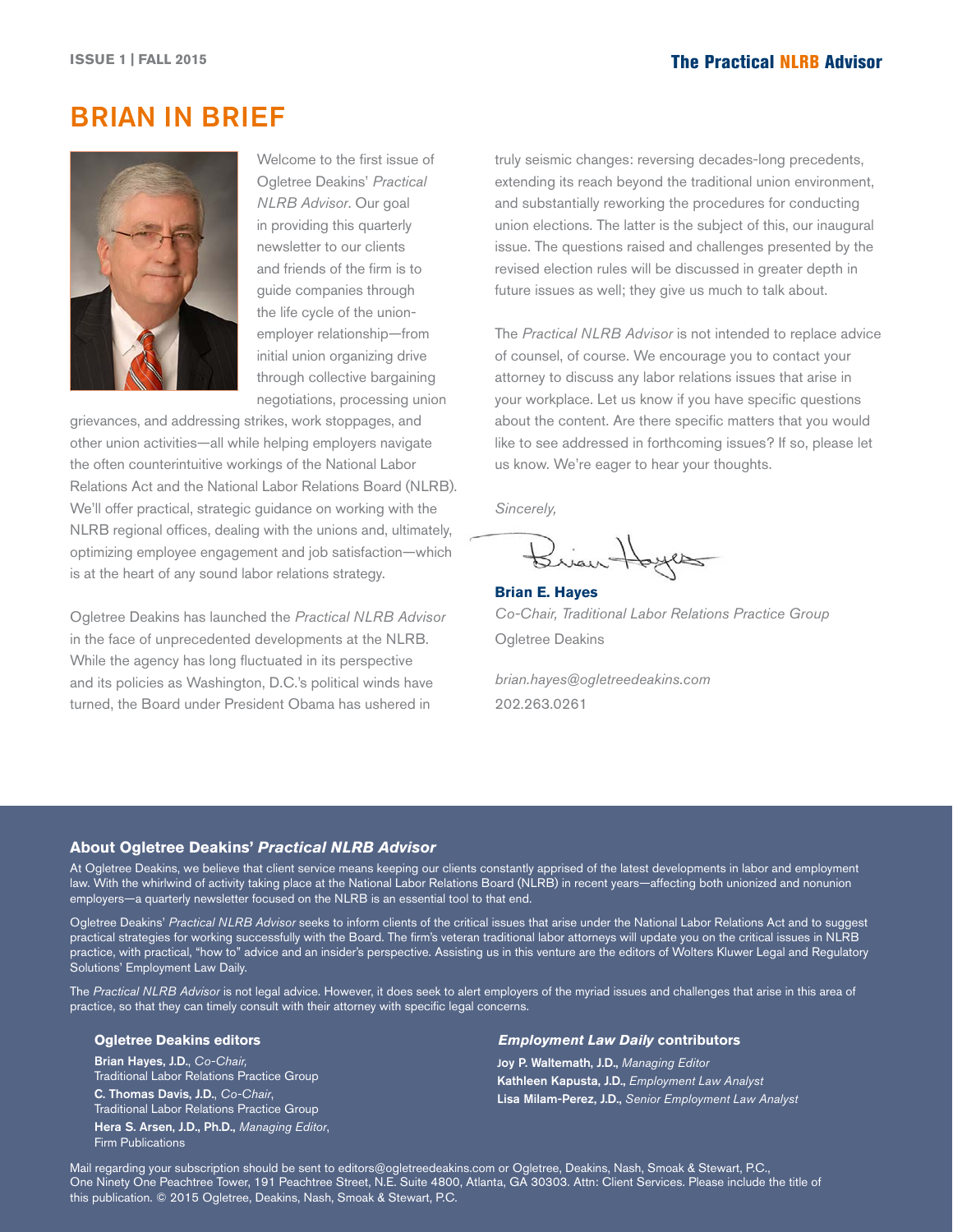#### **AMBUSHED! continued from page 1**

of time employees have to consider their choice, as well as the time that employers have to explain their views on this important decision. Under the new rule, most elections will be held approximately 25 days after that email arrives. Some elections may be conducted in even less time. Not only has the time been dramatically shortened, the procedural burden on employers has been significantly increased as well.

The stakes have not changed, but the rules have. This is no place for the unprepared.

## **As the clock ticks …**

Employers receiving an election petition are faced with several immediate challenges. They must:

- Make critical strategic decisions about such matters as the company's position on the scope of the bargaining unit, the supervisory status of certain individuals, and the type, time, and place of the election.
- Address new procedural requirements imposed by the rule—posting and circulating notices, preparing formal position statements, and preparing employee lists.
- Educate their employees about both the benefits of remaining union-free and the drawbacks of working in a unionized environment.

The dramatically shortened election period requires that these challenges be met at warp speed since the time-consuming new tasks of making up-front strategic decisions and complying with additional procedural burdens leave employers with less time to focus on their most critical mission: engaging with employees in the company's own campaign.

The shortened time frame will, no doubt, result in some unprepared employers acting rashly and without proper legal guidance. It is important, however, to keep in mind that the NLRB carefully scrutinizes employer conduct during an organizing drive. Serious violations have serious legal

consequences. Even minor violations or missteps can wind up nullifying an employer election victory.

## **What's new and what's changed in the new election rule?**

The two NLRB members who dissented from the decision to issue the rule referred to the rule as "the Mount Everest of regulations—massive in scale and unforgiving in its effect." Lost, however, in its size and complexity is the fact that its central purpose was to dramatically shorten the time between the filing of the petition and the employee vote. To the rule's proponents, the goal of increased speed mattered more than anything else.

However, the notion that speed matters most is one that former Board member Brian Hayes, now a shareholder at Ogletree Deakins, would reject. In his view, the election process and attendant rules "should foster an atmosphere of fair, informed, and open debate, where communication is encouraged and where the goal is the most *informed* employee choice, not simply the most rapid employee choice." As implemented, however, the new rule plainly comes down on the side of speed.

So, how does an employer avoid being "ambushed" under the new rule? Here are a few fundamental guidelines:

#### *1. Be prepared to act quickly.*

Timelines in the new rule are so compressed that employers that have not put together a comprehensive response plan long before any union organizing activity occurs are unlikely to be able to react fully and effectively. Before the new rule was implemented, the median time between the filing of an election petition and the actual vote was 38 days. Under the new rule, however, elections will likely be held within 21 and 30 days from the filing of the petition and technically could be held in as few as 10 to 21 days.

Here's a hypothetical timeline, and a look at how it contrasts with the handling of election petitions under the prior rule:

## Hypothetical timeline **Day 1**

**New rule.** The union serves the Petition for Election on the employer and simultaneously files the petition with the NLRB. The filing and service can be done electronically, by mail, or in person. The Board, most likely on the same day, provides notice to the employer of a pre-election hearing to be held in no more than eight days.

**Old rule.** The union filed a hard copy or fax petition with the Board; the Board then notified the employer. The time of the hearing was less rigid and often occurred more than eight days after the filing of the petition.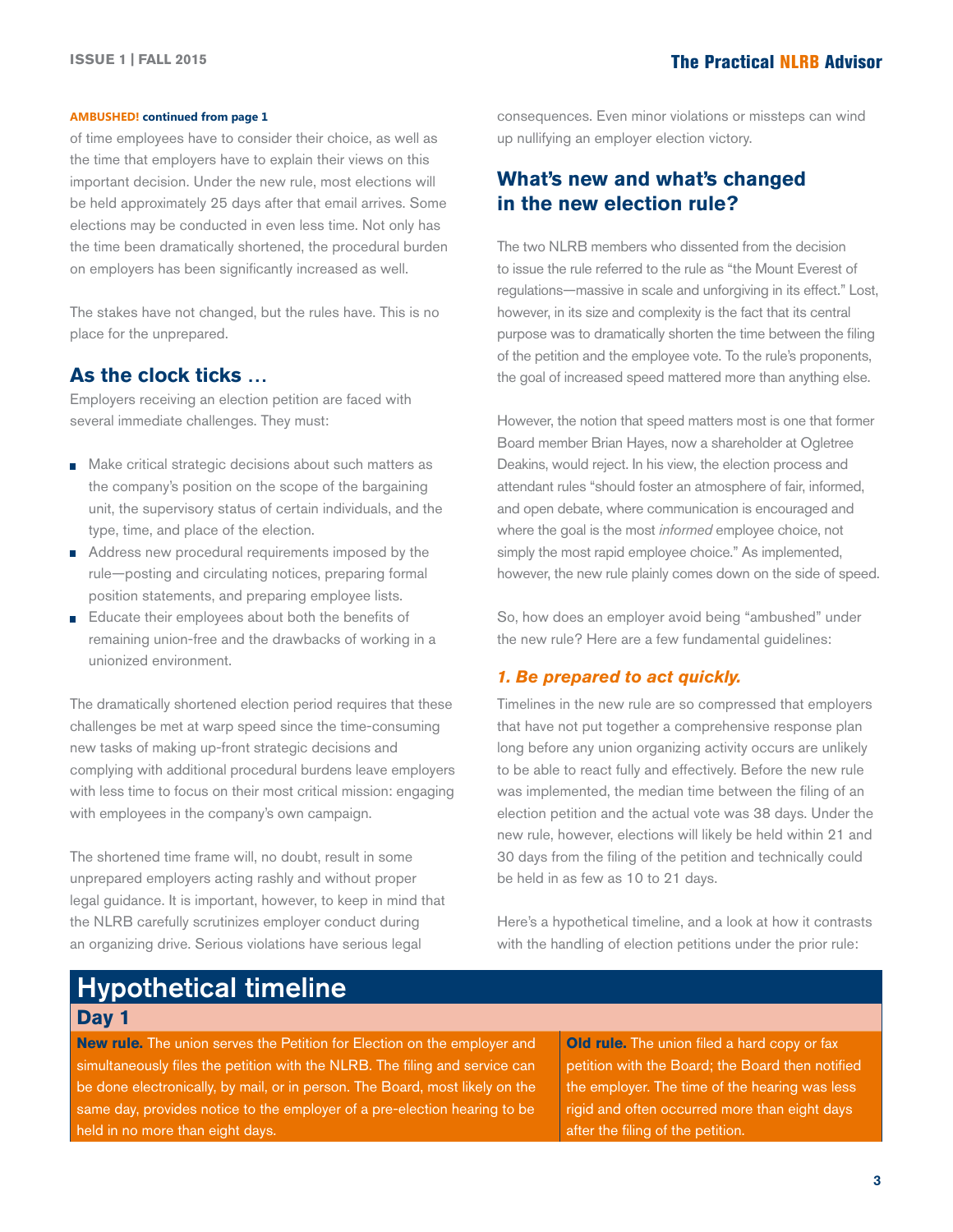| Day 3                                                                                                                                                                                                                                                                                                                                                                                                                                                                                                                                       |                                                                                                                                                                                                                                                                                                                                                                                                                                                                                           |  |  |  |
|---------------------------------------------------------------------------------------------------------------------------------------------------------------------------------------------------------------------------------------------------------------------------------------------------------------------------------------------------------------------------------------------------------------------------------------------------------------------------------------------------------------------------------------------|-------------------------------------------------------------------------------------------------------------------------------------------------------------------------------------------------------------------------------------------------------------------------------------------------------------------------------------------------------------------------------------------------------------------------------------------------------------------------------------------|--|--|--|
| <b>New rule.</b> The employer must post a formal notice regarding the Petition<br>for Election. In addition to posting the notice, if the employer typically<br>communicates with employees via email, it must circulate the notice<br>electronically. This must be done within two business days.                                                                                                                                                                                                                                          | Old rule. All posting and notification at this<br>stage was optional for employers.                                                                                                                                                                                                                                                                                                                                                                                                       |  |  |  |
| Day 7                                                                                                                                                                                                                                                                                                                                                                                                                                                                                                                                       |                                                                                                                                                                                                                                                                                                                                                                                                                                                                                           |  |  |  |
| New rule. By noon on the day before the scheduled hearing, the employer<br>must serve its written Statement of Position on the union and the NLRB.<br>The statement must outline all issues the employer wants to raise,<br>including, for example, the appropriateness of the proposed bargaining<br>unit, the inclusion or exclusion of individual employees and/or employee<br>classifications, and details about the election itself. Any issue that is not<br>raised in the statement will be waived and cannot be raised later.       | <b>Old rule.</b> The entire requirement of a pre-<br>hearing statement, and its "raise it or waive it"<br>effect, is new.                                                                                                                                                                                                                                                                                                                                                                 |  |  |  |
| Day 8                                                                                                                                                                                                                                                                                                                                                                                                                                                                                                                                       |                                                                                                                                                                                                                                                                                                                                                                                                                                                                                           |  |  |  |
| New rule. The hearing typically will be set to open on the eighth day after<br>the Notice of Hearing was served.                                                                                                                                                                                                                                                                                                                                                                                                                            | Old rule. The hearing time frame was 10-14<br>days later                                                                                                                                                                                                                                                                                                                                                                                                                                  |  |  |  |
| Day 9 (or later)                                                                                                                                                                                                                                                                                                                                                                                                                                                                                                                            |                                                                                                                                                                                                                                                                                                                                                                                                                                                                                           |  |  |  |
| New rule. If the parties do not agree to all the issues related to the petition,<br>and if the NLRB determines those issues are material, the NLRB will hold<br>a hearing and issue a Decision and Direction of Election (D & D) resolving<br>those contested issues. The D & D could be issued as soon as one day<br>after the hearing (assuming there is no hearing held). Along with the D & D,<br>the NLRB will send a notice of election that must be posted and circulated<br>for three full working days in advance of the election. | Old rule. The employer was entitled to a<br>hearing to resolve disputed issues. Because of<br>both the new rule and recent NLRB case law<br>regarding the contours of a proposed bargaining<br>unit, the likelihood of there ever being a hearing<br>is greatly diminished.<br>In the event there is a hearing with a subsequent<br>D & D, the new rule also completely eliminates<br>the required 25-day waiting period between the<br>issuance of the D & D and any scheduled election. |  |  |  |
| Day 11 (or later)                                                                                                                                                                                                                                                                                                                                                                                                                                                                                                                           |                                                                                                                                                                                                                                                                                                                                                                                                                                                                                           |  |  |  |
| New rule. The employer must provide the voter eligibility list, or "Excelsior<br>list," within two business days of the NLRB issuing the D & D or the<br>voluntary election agreement; in addition to the employees' names and<br>home addresses, the list must include each employee's personal phone<br>number, email address (if the employer has this information), shift, job<br>classification, and work location.                                                                                                                    | <b>Old rule.</b> The employer had seven days to<br>provide the list, and it was required to include<br>only the employee's name and home address.                                                                                                                                                                                                                                                                                                                                         |  |  |  |
| Day 13 (or later)                                                                                                                                                                                                                                                                                                                                                                                                                                                                                                                           |                                                                                                                                                                                                                                                                                                                                                                                                                                                                                           |  |  |  |
| New rule. The election will be held if the union waives the 10-day period<br>allotted for it to have had the Excelsior list in its possession.                                                                                                                                                                                                                                                                                                                                                                                              | <b>Old rule.</b> The 25-day waiting period, to allow<br>the Board to rule on a request for review, has<br>been eliminated.                                                                                                                                                                                                                                                                                                                                                                |  |  |  |
| Day 22 (or later)                                                                                                                                                                                                                                                                                                                                                                                                                                                                                                                           |                                                                                                                                                                                                                                                                                                                                                                                                                                                                                           |  |  |  |
| New rule. The election will be held if the union does not waive the 10-day<br>period for it to have had the Excelsior list in its possession. The election is<br>to be held at the earliest date practicable.                                                                                                                                                                                                                                                                                                                               |                                                                                                                                                                                                                                                                                                                                                                                                                                                                                           |  |  |  |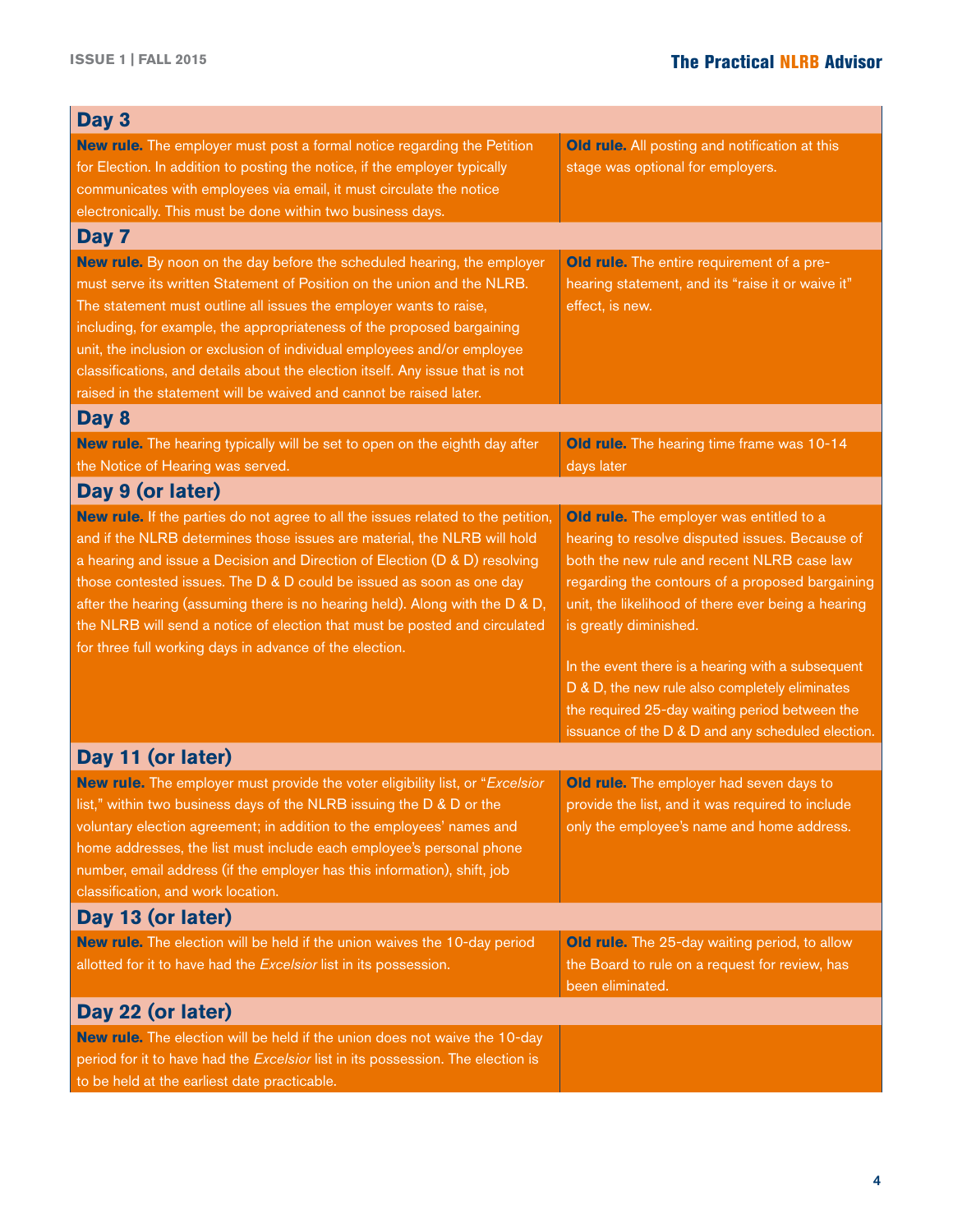#### *2. Think ahead or get caught short.*

Employers are now required to take a position with respect to all issues that could be raised regarding the election petition, in writing, and before the actual pre-election hearing. So they *must* think ahead. Any subsequent litigation inconsistent with the employer's initial position statement will not be permitted except on "good cause"—however that comes to be defined.

Because there is so little time, a prudent employer will have thought through these issues long before it ever gets a petition, determined its best positions, and marshalled the facts and law in support of those positions. Waiting until a petition arrives is a risky proposition and will often result in an employer getting caught short.

Some issues are unique, but others are common to every representation case. Common issues include the "appropriateness" of the bargaining unit, including the question of which classifications of employees are included or excluded and, in a multi-location operation, which locations are included or excluded; the "placement" of individuals in or out of the bargaining unit, most often because of their "supervisory" status; and the election arrangements, including time, place, and location.

"Elections are most often won and lost by two things: the configuration of the bargaining unit and the ability of supervisors to effectively communicate management's message during the campaign," notes Tom Davis, Co-Chair of Ogletree Deakins' Traditional Labor Relations Practice Group and a veteran of scores of organizing campaigns. "If you get a petition and then have to start thinking about who your supervisors are, what unit is most favorable, and how to prove it is appropriate, you are way behind the curve, and your prospects for electoral success are greatly diminished."

#### *3. Understand the limitations and requirements of the new rule and prepare for them.*

Under the new rule, an employer will only receive a hearing if the issues that it raises bear on whether there is "a question concerning representation" (QCR). The most common issue bearing on the existence of a QCR is whether the bargaining unit sought by the union is "appropriate." If an employer is going to contest the appropriateness of the unit, beyond having developed the

evidence in support of its position well in advance, the employer will need to articulate its position in its prehearing statement, outline its legal argument, provide a list of all the employees that it contends must be added to the requested unit, and be prepared on the day of the hearing to make an "offer of proof" detailing all the evidence it will present in support of its position. If the NLRB hearing officer decides after all this that a QCR has been raised, the employer will have to be prepared to immediately present witnesses and documentary evidence attesting to the claims made in its offer of proof. All of this requires careful preparation.

To the extent written legal argument is helpful—as it almost always is with respect to these complex bargaining unit issues—an employer may want to prepare and submit a *pre-*hearing legal memorandum. Remember that the new rule does away with the automatic right of parties to file a posthearing legal brief, and the hearing officer may limit the parties to presenting an oral argument at the close of the hearing, so employers run the risk of being denied the opportunity for a written submission at the close of the hearing.

Understand that even if a hearing is granted, it will *not*  involve the presentation of evidence on *unit placement*  issues unless such issues affect a substantial percentage of the bargaining unit. Unit placement issues involve whether certain individuals or groups of individuals should be placed in a unit with appropriate contours. They often involve the question of whether individuals or groups of individuals are "supervisors" under the National Labor Relations Act (NLRA) and, thus, legally excluded from a unit, or "employees" and therefore included. Unless the number of employees involved constitutes a substantial percentage of the proposed unit, an employer will almost certainly *not* get a hearing on this issue—which is of critical importance. Leaving the matter unresolved, though, means an employer operates at its own peril. This dilemma is one of the strongest arguments in favor of extensive pre-planning.

#### *4. Understand and prepare for the degree of disclosure under the new rule.*

The NLRB has determined that "increasing transparency" will improve its electoral process. While many dispute the specific application of this general view, the fact remains that the new rule does provide for increased disclosure by employers, and employers need to be prepared to comply.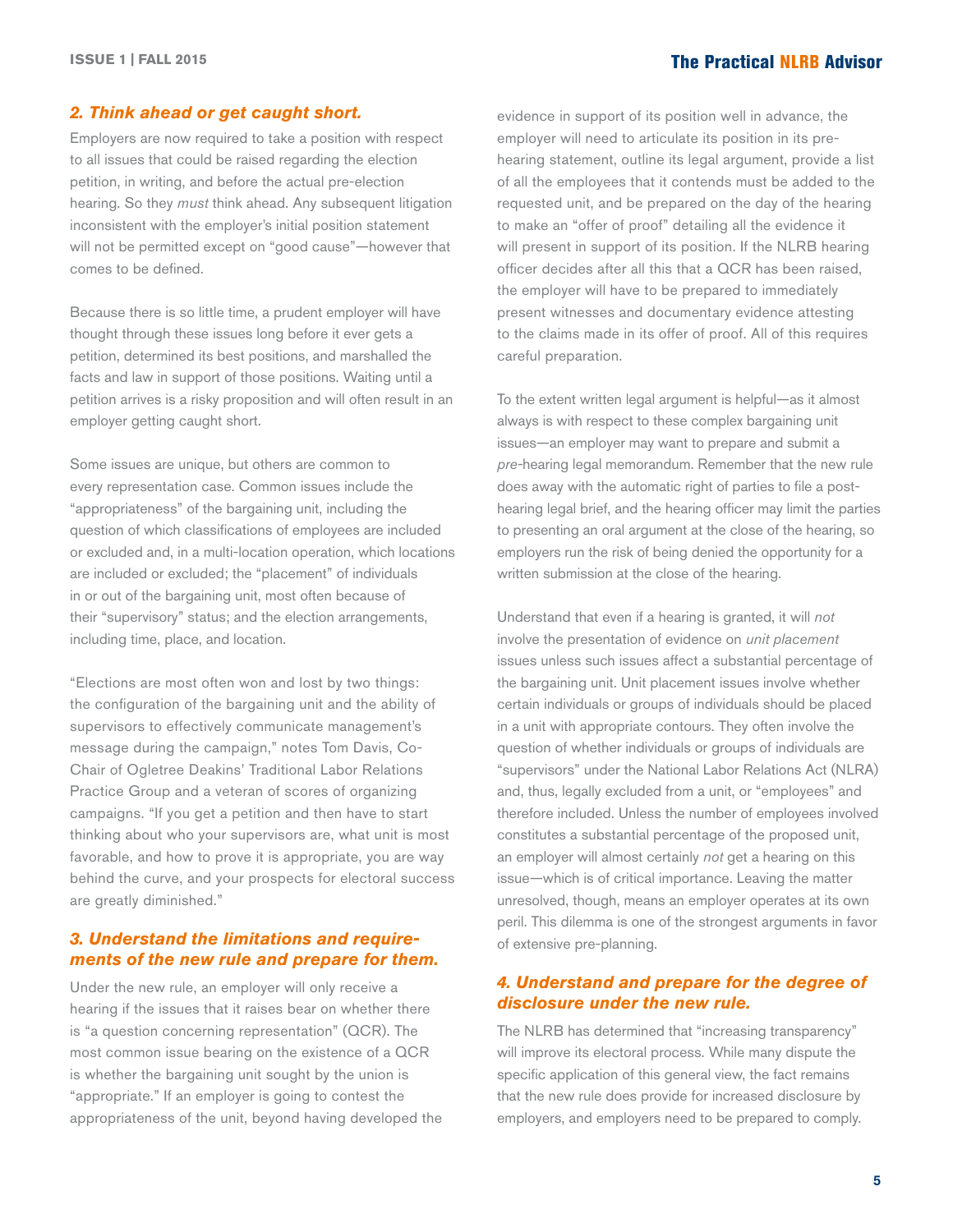As noted earlier, in conjunction with filing its Statement of Position, the employer must now disclose a list of prospective voters, including those in the petitionedfor unit, as well as any employees the employer seeks to add to the unit. This pre-hearing list must include the employees' names, job classifications, work shifts, and work locations. The employees' personal contact information is not required for this *first* list.

The employer also must disclose the length of the payroll period for employees in the petitioned-for unit and the date the last payroll period ended.

The Board intends to be quite picky about the way the employee information is to be provided: Required employee lists must be alphabetized, either overall or by department. It must include the full first name, not merely a first initial. Unless the employer certifies that it does not have "the capacity" to do so, the lists must be in table form in a Microsoft Word file or Word-compatible file; the first column of the table must begin with each employee's last name, and the font size of the list must be equivalent to Times New Roman 10 or larger.

In addition to the initial employee list, employers must subsequently provide unions with an electronically supplied voter list. This list must include each employee's name, home address, personal telephone number (both home and cell), personal email address, work location, shift, and job classification.

An employer is required only to provide personal telephone numbers and emails if it has the information in its possession or the information is otherwise available. The NLRB has yet to make clear what "otherwise available" means. Consequently, if you don't have a business need to maintain employees' personal email addresses or phone numbers, consider not collecting that information. The new rule requires direct service to the union, not just the NLRB regional director, as before.

## Enforcement of voter information requirements: a first look

The strictness with which the voter information requirements are likely to be enforced, and the consequences of failing to comply with the requirements of the new rule, were both recently made evident in the case of *[Danbury Hospital](http://hr.cch.com/ELD/DanburyHospitalRC153086.pdf)*.

*Danbury Hospital* involved a Board election in which there were nearly 900 eligible voters, and in which the petitioning labor union lost the election by a vote of 390-346. Following the loss, the union filed objections to the election, claiming that the employer had not supplied all the employee contact information required by the new rule.

In compiling the required contact information, the employer utilized, "Lawson," its HR database. The employer provided all the email addresses in the Lawson database and, using all the information in the database, provided a phone number for 94 percent of all the eligible voters.

However, in compiling the contact information the employer did not search other available sources like its staffing database or individual unit records, which would have provided more complete and more accurate information than was contained solely in the HR database.

Because the provided information was not complete and because alternative sources existed for making a more complete and accurate disclosure, the NLRB's regional director upheld the union's objection to the election, and ordered that the results be vacated and the election rerun.

The employer has filed a request for review of the *Danbury Hospital* decision by the full NLRB, which may or may not affirm the regional director.

Until there is some further or different determination by the Board, however, the regional director's decision stands as a stark reminder of how strictly the new rules are going to be enforced and how serious the consequences for noncompliance can be.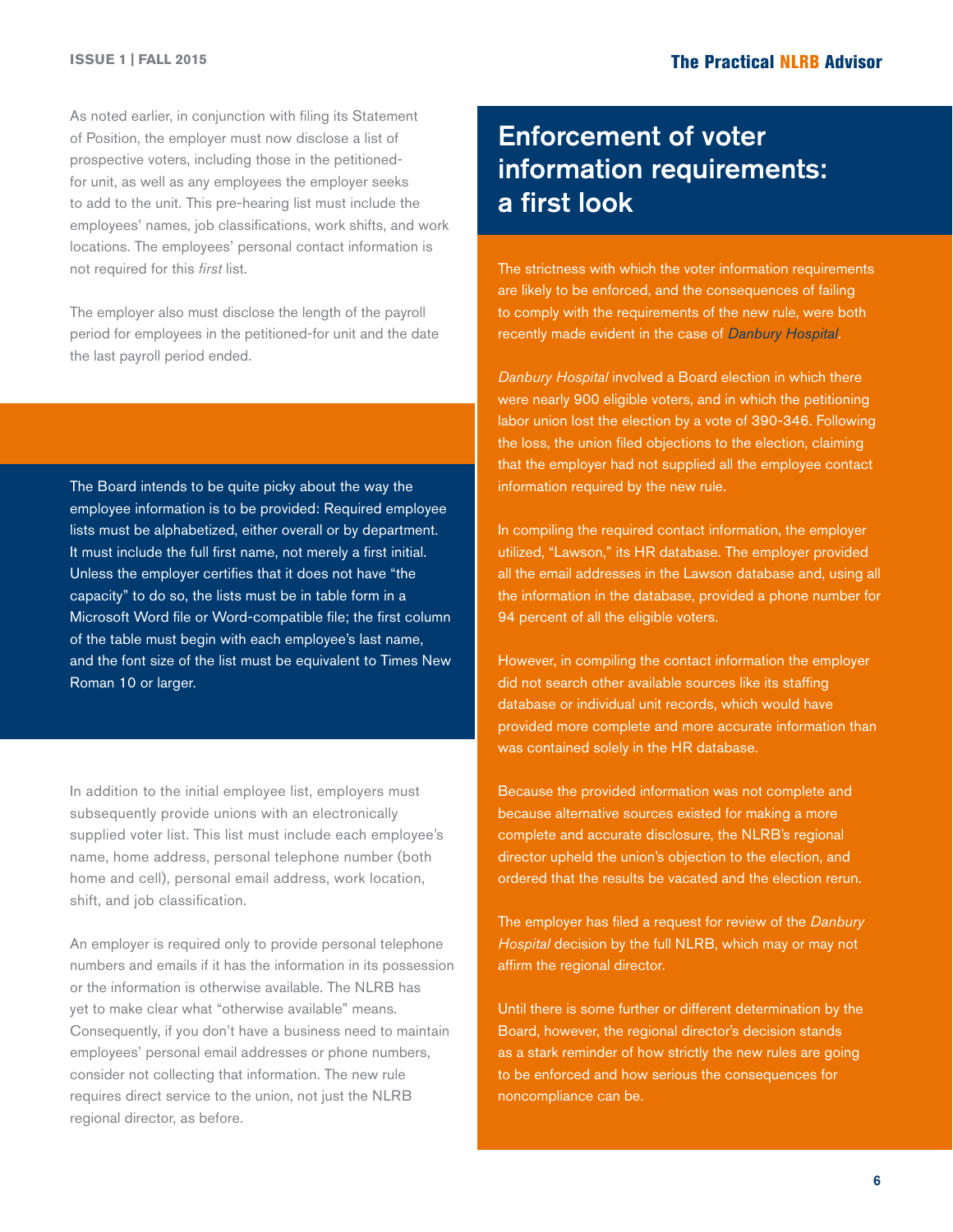#### *5. An ounce of prevention . . . and keeping one's eye on the ball*

The new rule presents two distinct problems for employers.

First, almost all organizing campaigns are born out of a toxic combination of problematic policies, practices, or supervision, coupled with a perception by employees that management does not listen to them. With a shortened campaign period there simply is insufficient time to lawfully address problems that are this deep-rooted.

Second, the new rule not only shortens the time, but also imposes time-consuming new obligations on employers. Employers that are scrambling to decide their positions on unit issues, marshal evidence, or assemble voter lists are not spending their time communicating with eligible voters.

These two realities underscore the necessity for prevention and preparation. Employers need to avoid a petition in the first place by practicing, monitoring, and fostering good employee relations on an ongoing basis. Those values must be a part of the corporate DNA. Additionally, a prudent employer has to "wear a belt and suspenders," assuming that its best efforts will not forestall a petition and planning carefully ahead of time how it will handle one.

We'll discuss all of these concerns and challenges in greater detail in forthcoming issues of the *Practical NLRB Advisor*. ■

## The bargaining unit can be make-or-break

Recent NLRB decisions have given unions a huge advantage in shaping the contours of the bargaining unit in which the election will take place. A union will obviously attempt to configure the unit in such a way that it optimizes its likelihood of electoral success. Prudent employers need to ask themselves ahead of time: What bargaining unit would a union likely propose to optimize its hopes for victory?

In contrast, what bargaining unit makeup would boost the employer's chances of winning? What organizational and policy changes can an employer make *now*—in advance of an election petition—to increase the likelihood that the employer's own proposed bargaining unit will prevail over the union's petitioned-for unit come election time?

The Board has said that the manner in which employers choose to structure their operations, including the manner in which employees' particular skills and training are utilized throughout the operation, and the manner in which employees are supervised, are important considerations in the NLRB's bargaining unit determination. NLRB case law reveals that the Board's bargaining unit determinations often turn on whether separate groups of employees have common supervision, whether they are in the same or different departments or administrative units, whether they have common or overlapping job duties, and whether personnel is interchanged on a temporary or permanent basis.

"Depending upon the employer's particular operation or industry, employers can consider combining job classifications, cross-training employees in multiple job duties, and rotating employees among classifications or jobs. Doing so helps to establish a broad 'community of interest' among all employees, and makes it more difficult for unions to successfully petition for a small 'micro-unit,'" according to Eric C. Stuart, a Shareholder in the Morristown office of Ogletree Deakins and a member of the firm's Traditional Labor Relations Steering Committee.

Stuart advises employers to document the degree of interchange between departments and across job classifications and to structure supervisor responsibilities so that oversight of multiple departments is shared among several individuals. These actions also will reduce the likelihood that a narrow micro-unit favored by the union will be considered appropriate.

"Of course, such structural decisions require an individualized risk assessment and a consideration of operational and structural needs unique to their businesses," Stuart notes. "To be sure, these steps may not make sense for every business, but are worthy of consideration, particularly in light of the NLRB's ambush election rule."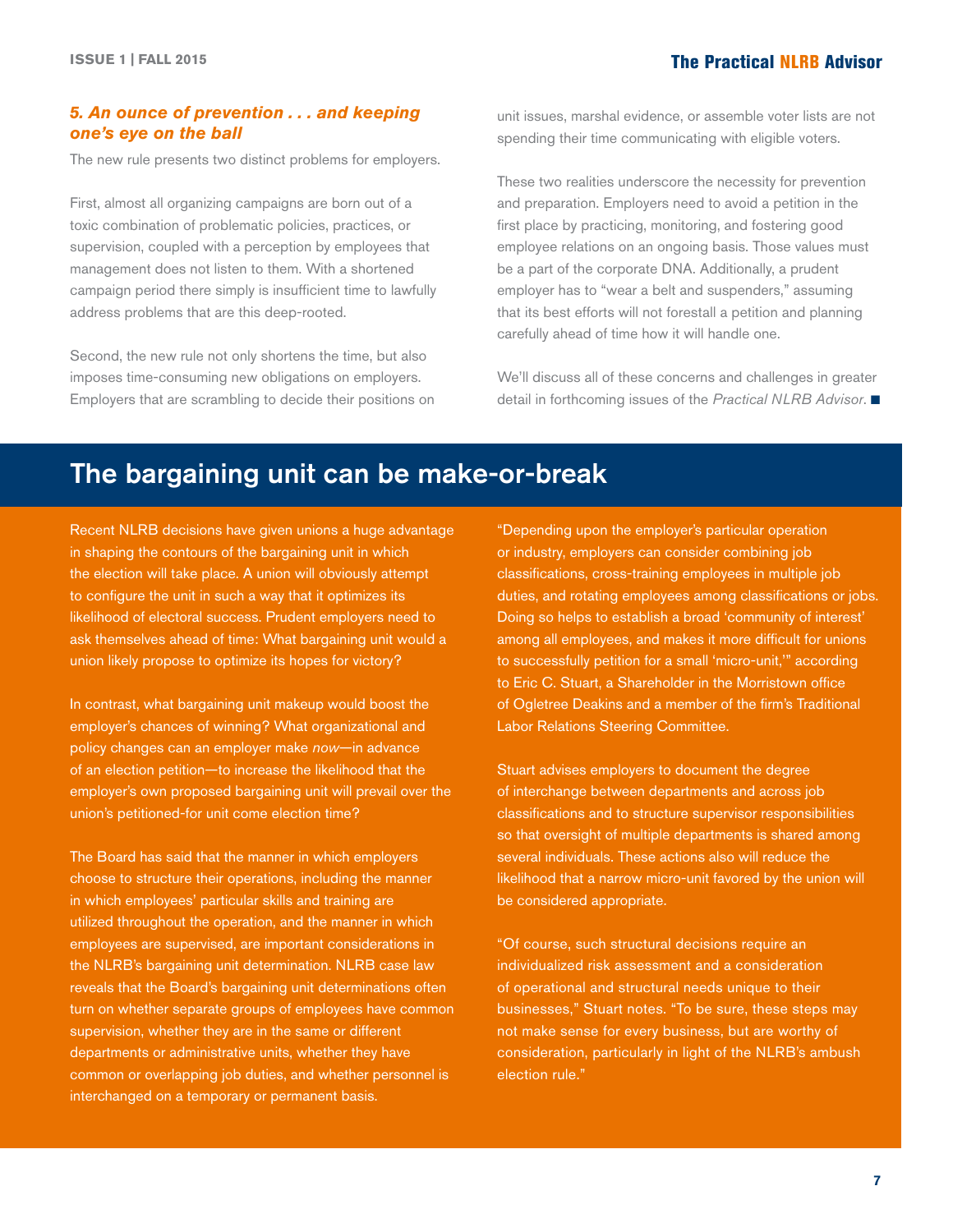## <span id="page-7-0"></span>Don't wait for the union to come knocking

The National Labor Relations Board's (NLRB) new election rule, with its expedited election cycle and new procedural demands, puts employers in a difficult time crunch. The only solution for this is advance planning. Employers simply do not have enough time to do everything they should—if they have not done anything by the time the petition arrives. When the union appears at the proverbial door, the employer needs a plan in place *before* the union knocks.

Here are several important actions that employers can and should undertake *now*:

- **Assemble your response team.** Identify the members of your organization who will serve as your management response team and who will work with outside counsel to respond to a union petition in the most effective manner. While there is no hard-and-fast rule for the composition of your response team, it typically would include representatives from your general counsel's office, HR, security, corporate communications, and at least one key member of your operations leadership. This is the team that will ready the company to interact with the NLRB; plot the legal strategy; gather the requisite employee information; develop an effective employee communications plan; craft your broader campaign; guard your organization's reputation from union attack; ensure the safety and security of the worksite and your workforce; and make sure that operations will be maintained at optimal efficiency in the face of distraction.
- **Develop a contingency plan.** As part of its organizing strategy, a union may seek to disrupt your operations. Employers should take steps now to ensure that business operations will not be unduly hampered in the event of an employee work stoppage or picketing in conjunction with a union organizing drive. A thorough operational plan, drafted in advance, that addresses the many operational problems posed by a strike or picketing will help to keep business disruption at a minimum.

Preparing a full public relations response plan is also a prudent step. Remember, many organizing drives now take the form of a "corporate campaign" in which the union

seeks to publicly damage your organization's reputation. You need to plan, in advance, how you will counter this organizing strategy as well.

**(Pre-)State your position.** Spend some time now while you have the luxury of reasoned deliberation—to anticipate likely election issues, draft a template position statement, compile any legal support that may bear on anticipated issues, and collect the necessary information and exhibits to support your stance.

Consider, too, what offers of proof you would make in support of your position. Make a list of exhibits and possible witnesses that would support those positions. You may even want to prepare testimony summaries for each potential witness and prepare these witnesses for the possibility that they may be called on to give actual testimony on short notice.

**Gather employee information.** Begin now to collect the contact information that you will have to turn over to the union upon receipt of an election petition. As noted, there will be little time once the election clock starts running—and you will now be required to provide the initial employee list before the hearing date and the final voter eligibility list *within two business days* of the notice of an election—so maintain an updated list and have it readily accessible. Assembling the list can be time-consuming if an employer has not already gathered the information and made it ready for disclosure. Bear in mind, however, if you do not currently collect or have a business need for employees' personal numbers and email addresses, it is information you may want to consider *not* gathering.

For your own purposes, the NLRB-required employee information isn't enough. HR should maintain easily retrievable data about employees' job titles, salary histories, disciplinary records, duties, and positions in the hierarchical scheme within their respective operational units. All of this information will be essential in crafting an argument for what you believe will be the optimal bargaining unit for a favorable election outcome.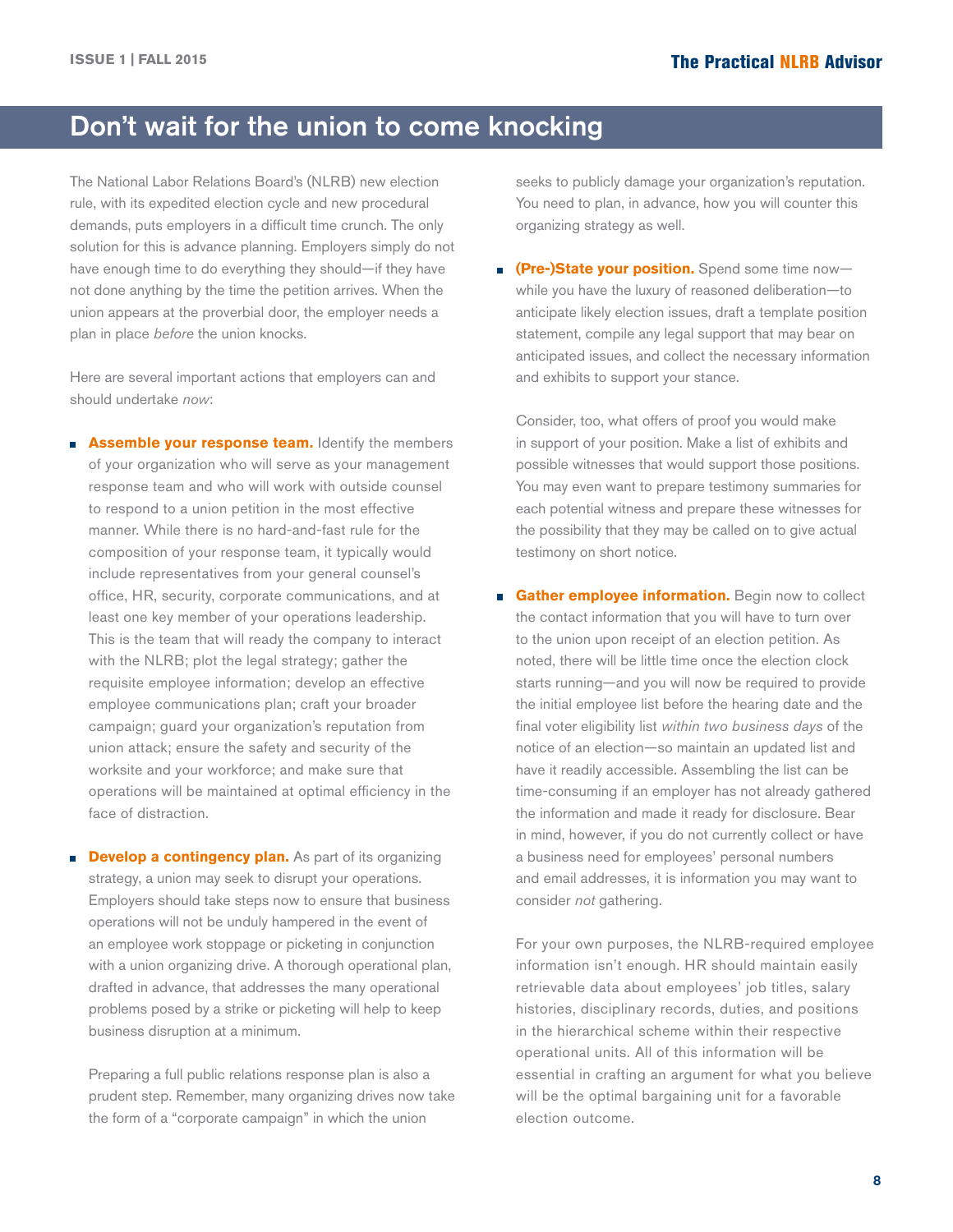Information about employees' close coworkers, family, employee benefits elections, primary language, record of grievances, or complaints filed will help you fine-tune your own message to individual employees; it may also help you identify their likely support for or opposition to the union.

**Assess your vulnerabilities.** Conduct periodic vulnerability assessments of any at-risk locations to gauge the facility's readiness to withstand a union organizing campaign. Dig deep to unearth potential employee dissatisfaction and to understand the particular issues of concern to your workforce. Are there "problem" supervisors in your midst? Is there an unsettling record of employee turnover? Are there meaningful opportunities for advancement and professional growth?

There are a number of tools available to gauge your organization's vulnerabilities:

- anonymous employee "attitude" surveys
- suggestion boxes
- **n** employee issue forms
- corporate interviews with management at each facility
- **focus groups (conducted by officials outside the** employees' standard chain of command to ensure candor)
- communications meetings
- a review of disciplinary and turnover trends
- in-person labor audits by the company's labor attorneys n
- a (privileged) audit conducted by outside counsel
- online assessment tools

These are all components of a positive employee relations program, which will help employers meet employee expectations, promote employee engagement, improve the company's reputation (which will, in turn, help companies recruit and retain employees), improve employee attendance, and, generally, help the company promote its business objectives.

Note that it is particularly important to utilize these tools *before* a union election petition is ever filed. Doing so during the campaign period will very likely result in an unfair labor practice charge that you are improperly "soliciting employee grievances" in violation of the National Labor Relations Act (NLRA).

**Know—and train—your supervisors.** Determine which of your employees will likely meet the definition of "supervisor" within the meaning of Section 2(11) of the NLRA. If it makes business sense to do so, structure operations and employee job functions to ensure that key personnel in your organization's hierarchy fall solidly within the ranks of statutory supervisors. Remember, job descriptions or job titles, alone, do not make someone a statutory supervisor. True supervisors must possess and meaningfully exercise the types of authority described in the statute. You may want to have labor counsel review any borderline situations concerning supervisory status ahead of time.

Remember that supervisors are considered part of "management"; they are excluded from coverage under the NLRA and cannot vote or be included in any union bargaining unit. They are also an employer's most valuable asset in any organizing campaign.

An employer simply cannot run a successful campaign without its supervisors. They are vital in conveying your message to employees about unionization. And, given their status as the employer's "agents," if they act improperly their actions are automatically attributable to the company and can result in meritorious unfair labor practice charges. It is imperative that supervisors are properly trained on what they can and cannot do or say during a union election campaign.

Ogletree Deakins offers two web-based online vulnerability assessment tools that can be used either company-wide or at individual facilities. Consult Ogletree Deakins' website for more information about these valuable tools.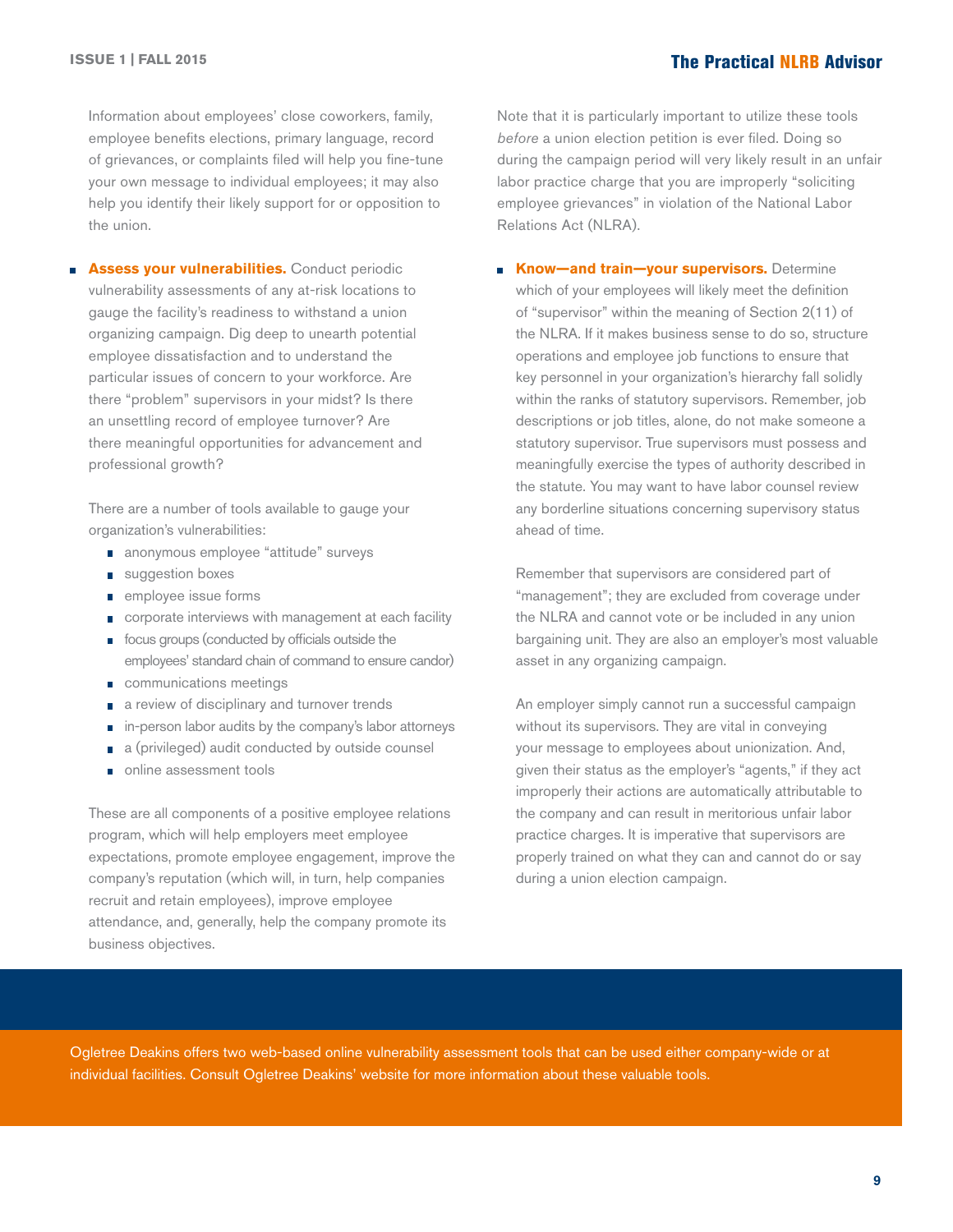## A "TIP" to remember

Here's an easy acronym to share with your management team to remind them about prohibited employer conduct during a union election campaign:

## **TIPS-D.**

Managers cannot ...



… during union election campaigns.

Train your managers and supervisors on how to spot potential union organizing activity and how to lawfully respond. Equip them with a basic knowledge of the legal rules, and prepare them to immediately and effectively engage employees on the subject of unionization if or when the need arises.

There is very little about the NLRA's proscriptions that is intuitive, so you will need to offer specific instructions as to what supervisors can and can't do under the law as they engage in the dual tasks of (1) maintaining productivity amid the growing distractions of an organizing drive, and (2) disseminating the company's own message on unionization. A well-trained supervisor will exercise the employer's free speech rights without running afoul of the restrictions imposed by the NLRA.

In addition to instructing supervisors on the legal dos and don'ts during an election campaign, instruct management at all levels on employee relations and basic communication and interpersonal skills, if needed. Most of all, impress upon supervisors at all levels that effective communication with those who work under their direction is essential.

In addition, educate your managerial staff about:

- m. typical union organizing strategies and signs to watch for;
- identifying and addressing employee protected,  $\overline{\phantom{a}}$ concerted activity;
- the effects of unionization in your industry or geographic location; and
- the sources of employee dissatisfaction, the employer's vulnerabilities, and how to address them.

Finally, stage a "dress rehearsal," simulating the typical issues that would unfold during an organizing drive, to ensure that your management team is well-prepared to respond effectively and lawfully.

**Review your employee handbook and employment policies.** Unions seeking to organize your workplace will pore over the company handbook in hopes of "drawing a foul," i.e., having a pro-union employee violate a work rule that the NLRB may deem suspect. Ask your attorney to conduct a compliance review of your handbook and HR policies to ensure that your provisions pass muster under the NLRA, particularly in light of the Board's recent zeal in scrutinizing employer handbooks.

Simply having a policy in place—regardless of whether it's actually enforced in a manner that might be construed as hostile to organizing activity—can be reason enough to set aside an employer's election win. Moreover, several key handbook provisions will be particularly tested during the heat of an organizing drive, such as rules on nonsolicitation or distribution of literature, or worksite access by off-duty employees. It's not enough to begin enforcing such policies after a petition is filed; such selective enforcement will surely draw unfair labor practice charges. If the policies are truly necessary and make business sense, then they should be enforced with equal vigilance and consistency now and not merely in the lead-up to a representation election.

**Plan your campaign strategy.** Armed with detailed knowledge of your organization's potential vulnerabilities, and with your response team primed and ready, prepare to make your case to employees on why they should elect to remain union-free. Employees will look to you for guidance when the union launches its campaign, and they will be persuaded and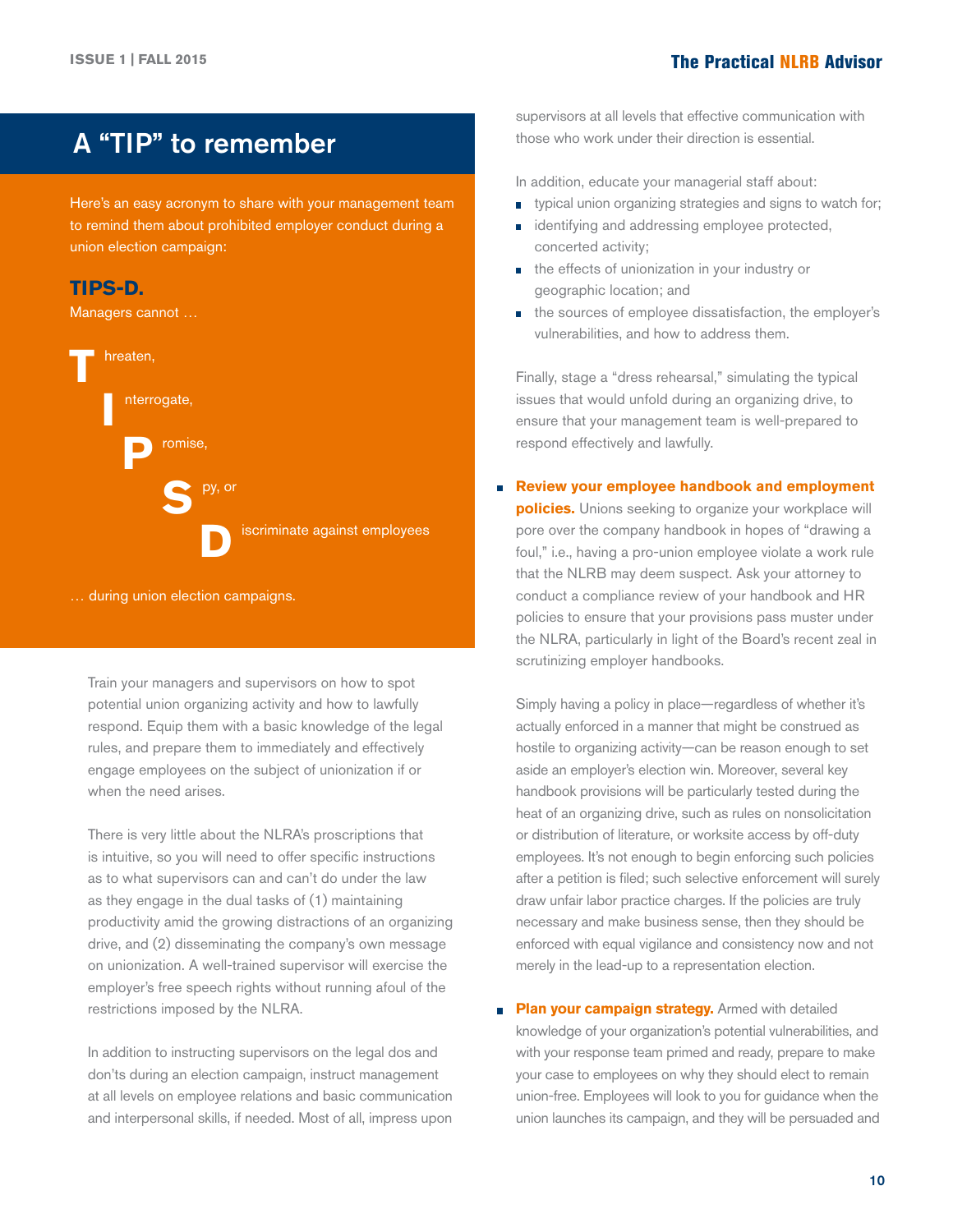reassured by your preparedness, your conviction, and your objective, informed grasp of the issues that matter to them and to the company. Unless you can hit the ground running when a petition is filed, your employees may be required to vote without being fully informed of the critical facts.

*State your position.* Draft a formal company position on unions and the impact they have within your industry. Stress your concerns about the effect of a third-party's intrusion on employer-employee relations and your emphatic view that the most productive means of working together toward common goals is without outside interference. Encourage employees to avail themselves of your open-door policy if they have work-related concerns.

Include your position statement in your employee handbook. Instill the message in your managers and supervisors to ensure they can articulate your position and confidently discuss it with their subordinates.

*Prepare your "talking points."* Educate employees about the competitive value of your salary and benefits offerings relative to your competitors, both union and nonunion. Encourage employees to share their positive accounts of working at the company—in video format, ideally, or in writing. Amass your "human interest" stories about the positive force your organization has been for your employees and within your community.

*Ready your calendar.* Prepare a draft campaign calendar that fits within an expedited 21-day time period. Your calendar should include a built-in communications strategy that incorporates social media, standard internal communications methods, interactive meetings between employees and management, and correspondence to employees' homes. When your employees cast their votes for or against union representation, they should have no doubt as to where the company stands on the issue of unionization and why it stands that way.

**Render a union unnecessary.** Ensure that your company treats employees fairly and equitably as a matter of standard practice and as a component of your corporate mission by establishing appropriate complaint procedures, instituting adequate supervisory training, and offering competitive wages and benefits.

These preemptive strategies will be explored in greater detail in future issues of the *Practical NLRB Advisor*. ■

## Selling employee engagement

Retail employers in attendance at the National Retail Federation's Committee on Employment Law Spring 2015 meeting stated that they focus on employee engagement as a key tactic in their union avoidance strategies. "Their approach is to take proactive steps to provide employees with the opportunity to have a voice in their organizations without the need for unions, thereby preventing the possibility of union elections in the first place," notes Diane M. Saunders, a Shareholder in Ogletree Deakins' Boston office, and Co-Chair of the firm's Retail Practice Group. "Dissatisfied employees are harmful to the success of a company in that they result in organizational dysfunction and a decline in employee engagement, both of which also happen to provide an opening for union organizers."

"The strategies these retailers are using to improve employee engagement are far more extensive than the

usual employee engagement surveys," Saunders notes. "Proactive retailers are stepping up their monitoring of social media and training their managers on how to develop their associates and their 'voices,' as well as on how to identify and address vulnerable areas and problems in the workplace and fix them. They are also setting up programs and mechanisms to allow associates to tell management what they think through hotlines and virtual suggestion boxes. In addition, they are using in-house company advocates to publicize the steps the retailers are taking to improve the workplace, as well as to educate employees about what unions can and cannot do."

Ultimately, treating your employees respectfully and fairly and getting prompt, reliable feedback when you miss the mark—is critical to the success of your union avoidance campaign. It also makes good business sense.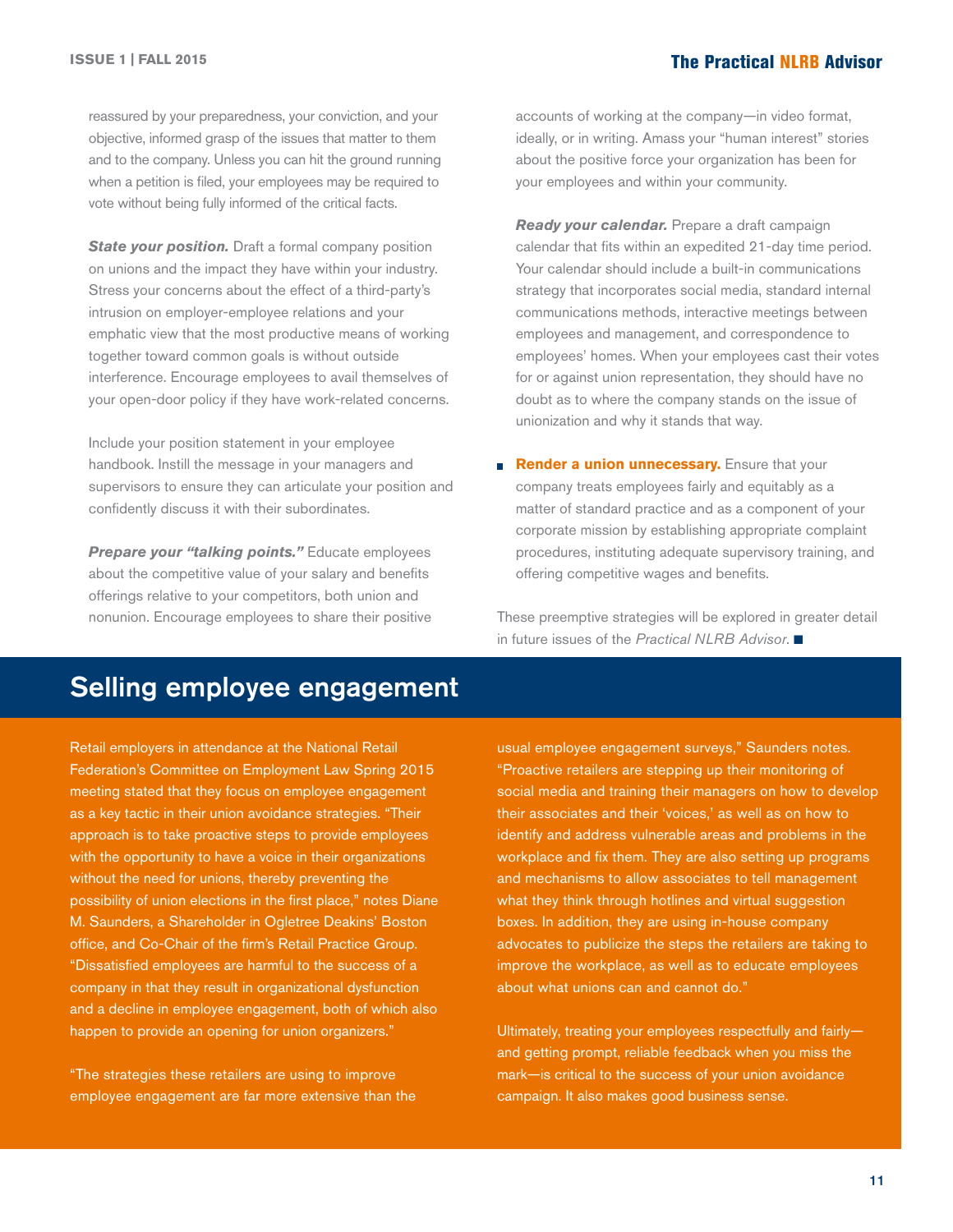<span id="page-11-0"></span>

## What the new rules hath wrought

Since the National Labor Relations Board's (NLRB) "ambush" rule only went into effect on April 14 of this year, the statistical data currently available is limited. Even this small sample, however, suggests that most of the negative predictions about the impact of the rule are turning out to be accurate.

**The numbers.** As of October 15, 2015, 1,169 petitions for a representation election had been filed, a more than 5 percent increase over the same time period for 2014. The vast majority of these cases were processed without any hearing. During the six-month period, regional directors have issued only 64 Decisions and Direction of Elections following a contested hearing.

The average time from petition to election is 25 days (down from a median of 38 days under the old rules and from Ogletree Deakins' typical outcome of 42 days). That average will trend downward by a few more days over time, most believe.

Between April 14, 2015, and October 15, 2015, 593 petitions have gone to election. The outcome: 186 company wins

and 407 union wins—which represents an approximately 70 percent union win rate. That compares with an average win rate for unions of 63.3 percent for NLRB fiscal years 2004–2013.

Other significant statistics include:

- 68,932 employees are affected by those petitions.
- The average bargaining unit size is 62, but the largest involves 6,300 voters and 158 units involve 100 or more employees.
- The petitions are spread out across the country, but the most active states have been New York, California, Pennsylvania, Illinois, and New Jersey.
- The most active unions are the International Brotherhood of Teamsters, Service Employees International Union (SEIU), International Union of Operating Engineers (IUOE), International Brotherhood of Electrical Workers (IBEW), International Association of Machinists and Aerospace Workers (IAM), and United Food and Commercial Workers International Union (UFCW).
- Healthcare and life sciences are the industries with the sharpest uptick in election petitions filed.

## Ambush Election Statistics **[April 14, 2015 through October 15, 2015]**

- **Number of petitions**: 1,169 (a 5.32 percent increase over the same time period for 2014)
- **Average time to election (all ballot types)**: 25 days
- **Number of elections held**: 593
- **Win rate**: Company 31 percent; Union 69 percent
- **Smallest unit size**: 1 employee m.
- **Largest unit size**: 6,300 employees n.
- **Median unit size**: 22 employees 'n
- **Average unit size**: 62 employees a.

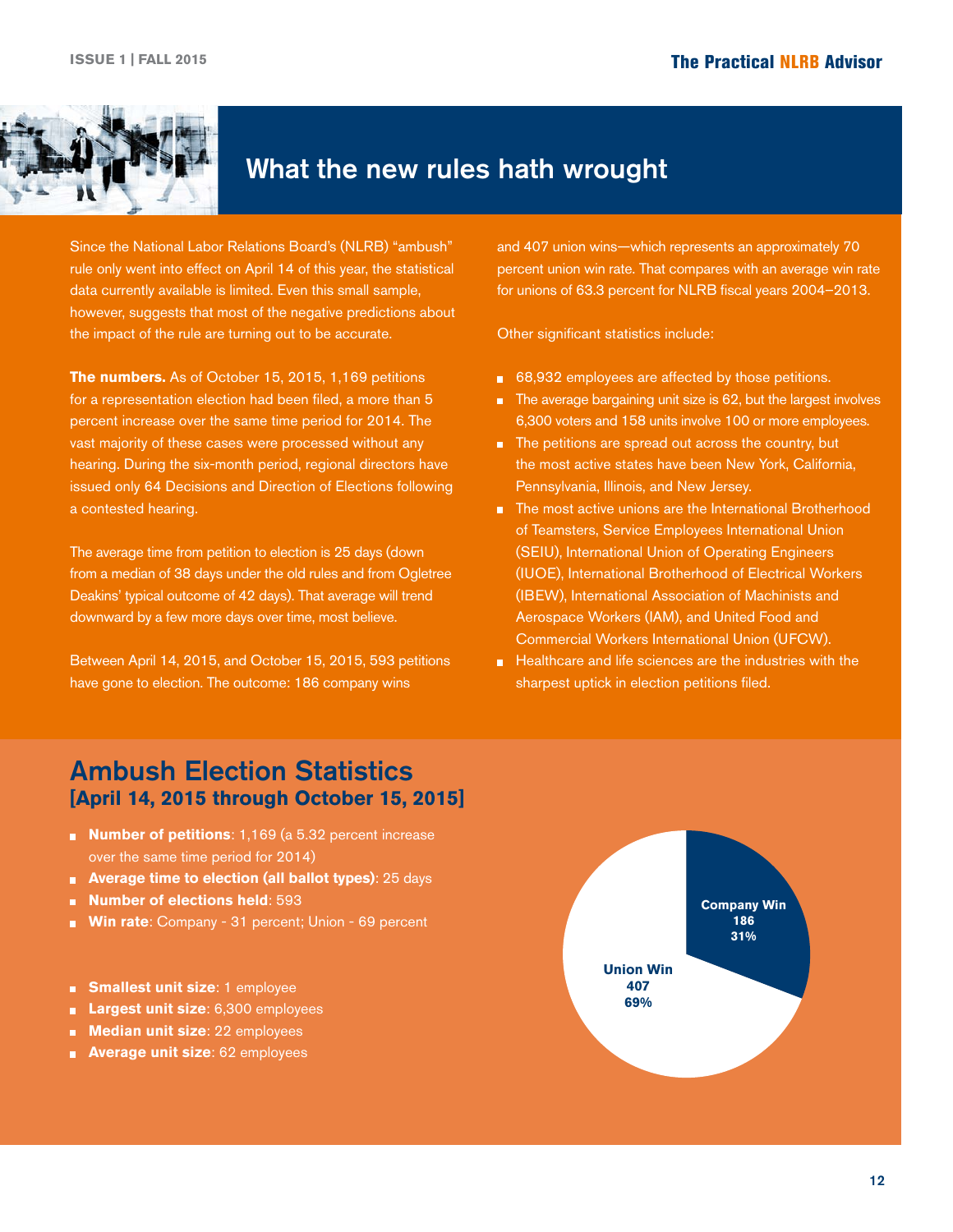## What the new rules hath wrought

## **Top five states for petitions filed:**

| 1) NY 2) CA 3) PA |  |  | $(4)$ IL | 5) NJ |
|-------------------|--|--|----------|-------|
|-------------------|--|--|----------|-------|

| <b>State</b>           | <b>Petitions</b> |
|------------------------|------------------|
| <b>NY</b>              | 206              |
| $\overline{CA}$        | 155              |
| $\overline{PA}$        | 72               |
| IL                     | $7\overline{2}$  |
| <b>NJ</b>              | 61               |
| MI                     | 46               |
| <b>TX</b>              | 37               |
| <b>NV</b>              | 32               |
| <b>WA</b>              | 31               |
| <b>MA</b>              | 31               |
| OH                     | 30               |
| FL.                    | 27               |
| $\overline{\text{PR}}$ | 25               |
| <b>MD</b>              | 24               |
| VA                     | 23               |

## **Top five industries by petition count:**

- 1) Healthcare and life sciences
- 2) Construction, engineering, and landscape
- 3) Transportation
- 4) Manufacturing
- 5) Security

| <b>Industries generally</b>              | <b>Count</b> |
|------------------------------------------|--------------|
| <b>Healthcare and Life Sciences</b>      | 179          |
| Construction, Engineering, and Landscape | 111          |
| Transportation (Passenger and Freight)   | 106          |
| Manufacturing                            | 87           |
| Security                                 | 80           |
| Wholesalers                              | 56           |
| Energy, Oil, and Utilities               | 51           |
| Retail                                   | 49           |
| <b>Hospitality</b>                       | 47           |
| Real Estate and Property Management      | 45           |
| <b>Food Processing</b>                   | 35           |
| <b>Education and Childcare</b>           | 33           |
| <b>Airline and Railway</b>               | 26           |
| <b>Equipment Leasing and Rental</b>      | 24           |
| <b>Defense Contracting</b>               | 21           |
| <b>Waste Management</b>                  | 21           |

## **Top 10 unions by petition count:**

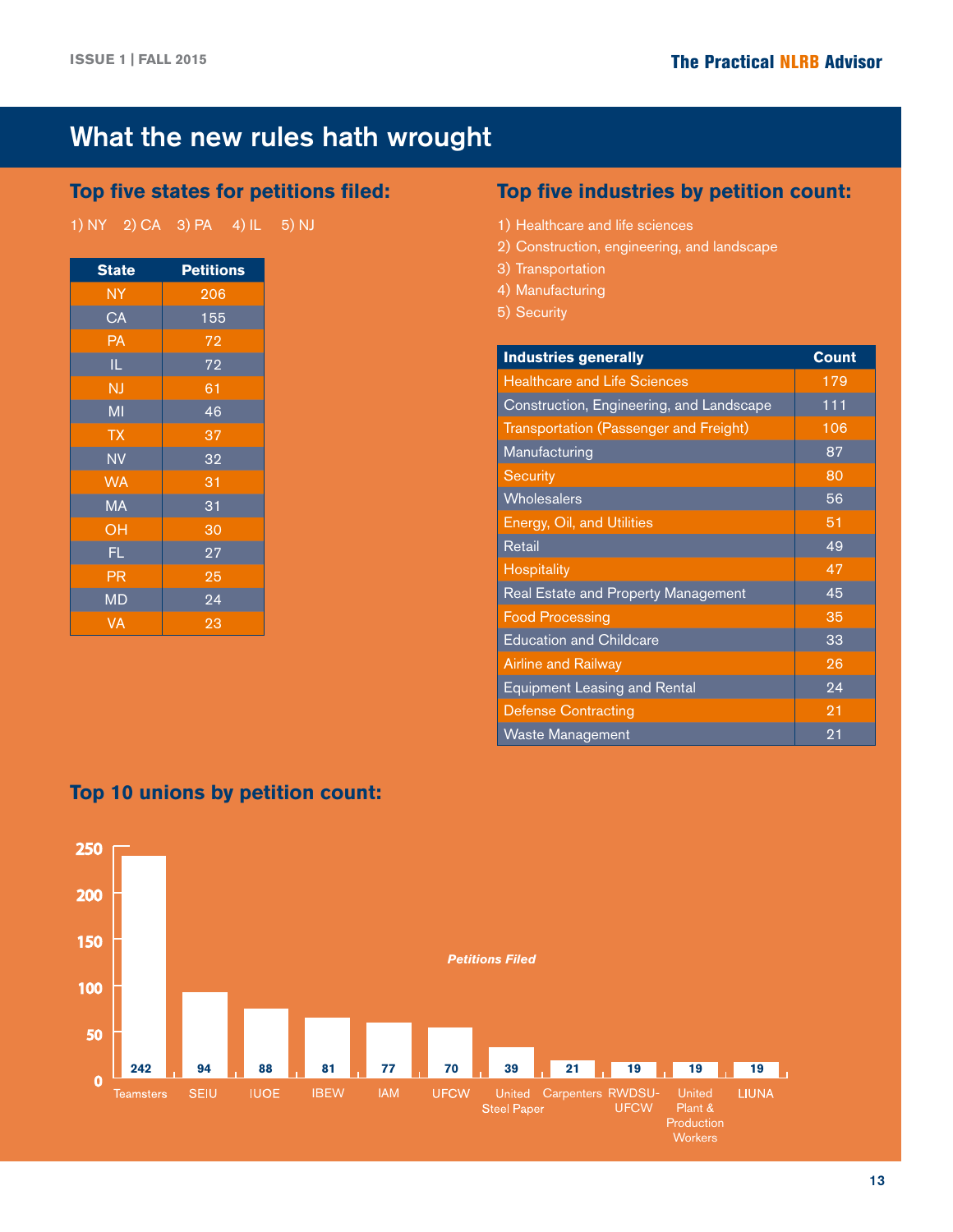## <span id="page-13-0"></span>A done deal? Challenges to NLRB election rule fall short

Trade groups seeking to overturn the National Labor Relations Board's (NLRB) new union-representation election procedures in court have so far gone winless in two attempts. Most recently, in July of 2015, a federal district court judge in the District of Columbia upheld the controversial rule. The plaintiffs in that case, the U.S. Chamber of Commerce, National Association of Manufacturers (NAM), Society for Human Resource Management (SHRM), and other organizations, failed to show that the rule contravened the National Labor Relations Act (NLRA) or the Constitution, was arbitrary and capricious and thus ran afoul of the Administrative Procedure Act (APA), or was an abuse of Board discretion, the court found in *[Chamber of Commerce of the United States of America v.](http://hr.cch.com/ELD/ChamberNLRB073015.pdf)  [National Labor Relations Bo](http://hr.cch.com/ELD/ChamberNLRB073015.pdf)ard*. "Ultimately, the statutory and constitutional challenges do not withstand close inspection, and what is left is a significant policy disagreement with the outcome of a lengthy rulemaking process," the court wrote.

ruling in the *Chamber of Commerce* litigation. Kelly noted that the trade group also was equipping manufacturing employers with the necessary tools to help them comply with the "onerous regulation."

SHRM also issued a statement calling the decision "a loss for workers everywhere" and noting that it prevents employees from having the information they need to make an informed decision about unionizing. "SHRM will continue to work with HR professionals on strategies to protect their direct and open communication with employees about the workplace."

**Congressional challenges.** Days before the July NLRB court win, Senator Orrin Hatch (R-UT) and Rep. Tom Price (R-GA) introduced bicameral legislation that would roll back the NLRB's election rule changes. The Republican lawmakers resurrected the [Employee Rights Act](https://www.congress.gov/bill/114th-congress/senate-bill/1874/text) (S. 1874/H.R. 3222), a

*"Ultimately, the statutory and constitutional challenges do not withstand close inspection, and what is left is a significant policy disagreement with the outcome of a lengthy rulemaking process," the D.C. District Court wrote.* 

bill that according to its sponsors "champions workers' rights and strengthens our economy." In addition to rolling back the NLRB's "quickie" election rule, the measure would require unions to get "opt in" approval before dues could be deducted from workers'

Earlier, in June of 2015, a federal district court in Texas had rejected a similar challenge brought by the Associated Builders and Contractors (ABC), concluding in *[Associated](http://hr.cch.com/ELD/ABCNLRB.pdf)  [Builders and Contractors of Texas, Inc. v. National Labor](http://hr.cch.com/ELD/ABCNLRB.pdf)  [Relations B](http://hr.cch.com/ELD/ABCNLRB.pdf)oard* that the rule did not on its face violate either the NLRA or the APA. The plaintiffs in the earlier case argued to no avail that the newly promulgated rule impermissibly restricts employers' ability to litigate threshold issues during a union election; invades employees' privacy by requiring the disclosure of their personal information; or interferes with employers' free speech rights during organizing campaigns. Moreover, according to the court, the plaintiffs "point[ed] to nothing in the record which supports their conclusion that the Board intended to favor organized labor," a charge that the agency denies. ABC filed its notice of appeal the next day.

**The fight goes on.** "We remain committed to fighting this battle on all fronts," NAM Senior Vice President and General Counsel Linda Kelly said following the adverse

paychecks, get rid of "card check" authorization for unionization and strikes, and require union recertification after significant workforce turnover. Hatch had introduced the legislation in 2011 and 2013, but it did not make it out of committee.

As introduced in 2015, the legislation would require employers to provide only the names and home addresses of employees within seven days of the Board's determination of the appropriate unit or following any agreement between the employer and union about the eligible voters. Employees also would have the right to be excluded from the list with written notification to the employer.

The bill also would prevent any election from taking place until a hearing is conducted "with due process on any and all material, factual issues regarding jurisdiction, statutory coverage, appropriate unit, unit inclusion or exclusion, or eligibility of individuals" and until the issues are resolved by a regional director—subject to appeal and review—or by the Board.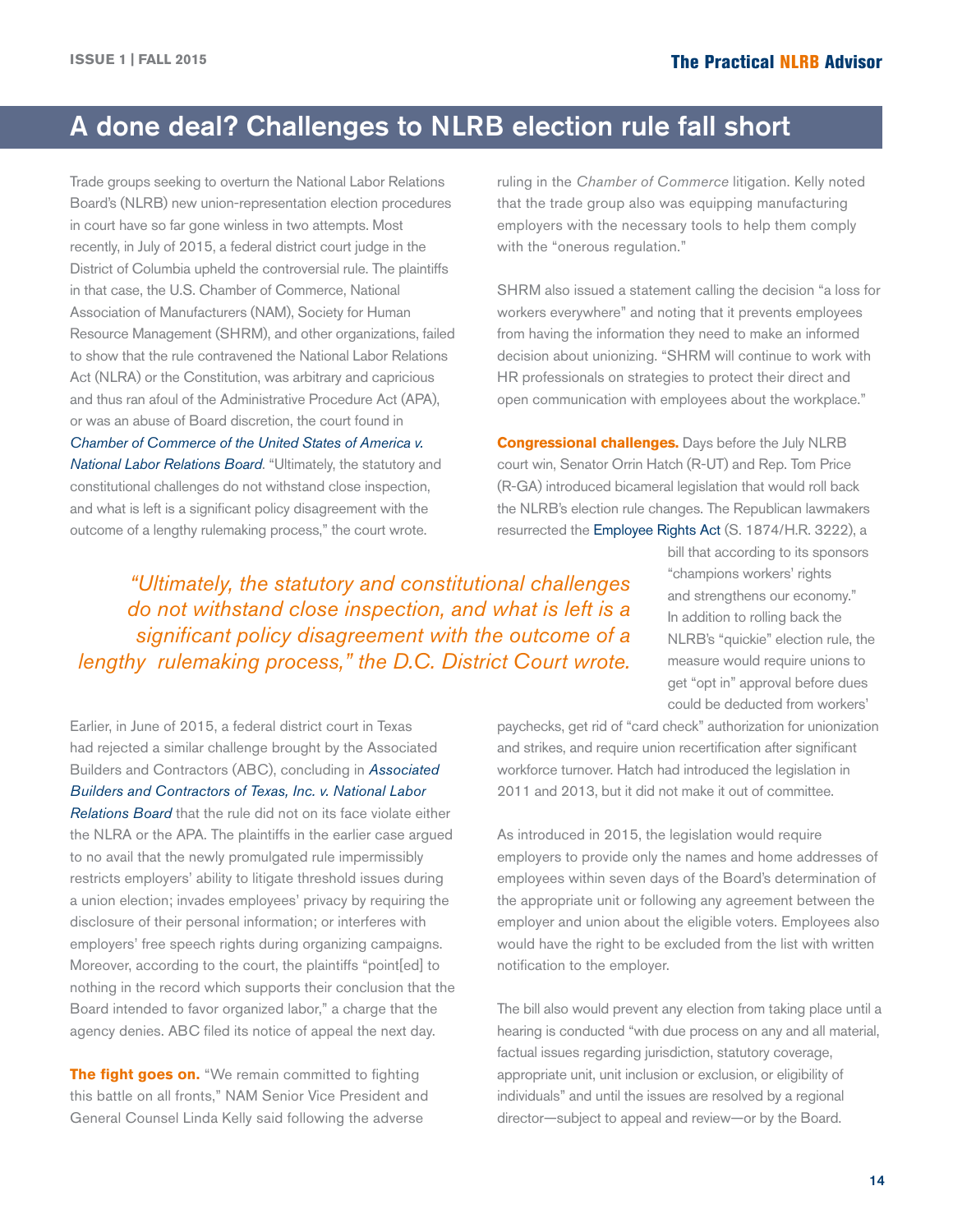The bill would preclude election results from being final and prevent unions from being certified as a bargaining representative of bargaining unit employees until the Board has ruled on all pre-election issues not resolved before the election, has conducted a hearing in accordance with due process, and has resolved each issue pertaining to the conduct or results of the election.

**More bills.** This is not the only bill targeting the election rule. In April of 2015, Republicans floated another pair of legislative proposals hoping to undo the rule's key provisions. Their legislative response was the Workforce Democracy [and Fairness Act](http://hr.cch.com/ELD/WorkforceDemocracyandFairnessAct.pdf) (S. 933/H.R. 1768) also first introduced in 2011, and introduced recently by Sens. Lamar Alexander (R-TN) and John Kline (R-MN), and the [Employee Privacy](http://hr.cch.com/ELD/EmployeePrivacyProtectionAct.pdf)  [Protection Act](http://hr.cch.com/ELD/EmployeePrivacyProtectionAct.pdf) (H.R. 1767), introduced by Rep. David Roe (R-TN). According to their sponsors, these proposals would:

- ensure workers have enough time to make an informed n. decision in a union election by prohibiting any election from taking place in less than 35 days;
- provide employers at least 14 days to prepare their case m. to present before an NLRB election officer and protect their right to raise additional concerns throughout the preelection hearing;
- reassert the Board's responsibility to address critical n issues before certifying a union, including voter eligibility and the appropriate unit of employees that will form the union; and
- empower workers to control their personal information by П allowing each employee to determine the personal contact information that is provided to union organizers.

**The pocket veto.** All these legislative proposals came on the heels of a rare joint resolution by Congress to invalidate the rule under the Congressional Review Act—a maneuver that President Obama blocked by way of a [pocket veto.](https://www.whitehouse.gov/the-press-office/2015/03/31/memorandum-disapproval-regarding-sj-res-8) To block the election rule from being implemented, lawmakers had used a provision of the Congressional Review Act, which permits Congress to disapprove of a regulation to prevent it from taking effect. But that disapproval is subject to a presidential veto that can only be overridden by a two-thirds majority in both Houses of Congress. Obama opted not to sign the legislation (*[S.J. Res. 8](http://hr.cch.com/ELD/SJRes8.pdf)*) and instead to send a memorandum of disapproval to Congress.

Senate Republicans failed to sustain momentum that would ultimately counter President Obama's pocket veto. On May 5, senators voted 96-3 to table the veto message. There was little chance of garnering the two-thirds majority that would be necessary to revive the joint resolution and ultimately prevail against the president.

**The power of the purse.** In other countermeasures, the Senate Committee on Appropriations approved by a 16- 14 vote on June 25 the fiscal year 2016 Labor, Health and Human Services, and Education and Related Agencies (Labor-HHS) Appropriations Bill, a \$153.2 billion measure that makes substantial budget cuts at the NLRB (among other agencies). The measure would give \$247 million to the NLRB—a \$27 million decrease from the FY2015 enacted level. It also includes several provisions aimed to restrain what it sees as regulatory overreach by the Obama administration, including:

- **prohibiting funding for any change in the NLRB's current** joint-employer standard;
- **B** barring the NLRB from using funds to enforce its socalled "quickie" election rule; and
- **prohibiting the NLRB from using funding to authorize** "micro-unions."

On June 24, the House Appropriations Committee approved its draft FY2016 Labor, Health and Human Services (LHHS) funding bill on a vote of 30-21. The bill includes \$200 million for the NLRB, a decrease of \$74.2 million (27 percent below last year's level) and \$78 million (28 percent below the president's budget request). The House appropriations bill also includes several policy provisions:

- **a** a prohibition on the use of electronic voting in union elections;
- a prohibition on implementing new regulations on representation-case procedures;
- **a** a prohibition on issuing new joint-employer standards; and
- a prohibition on exercising jurisdiction over Indian tribes. m,

Further budget jockeying will ensue; the extent to which Congress can rein in the Board by controlling its purse strings remains to be seen.  $\blacksquare$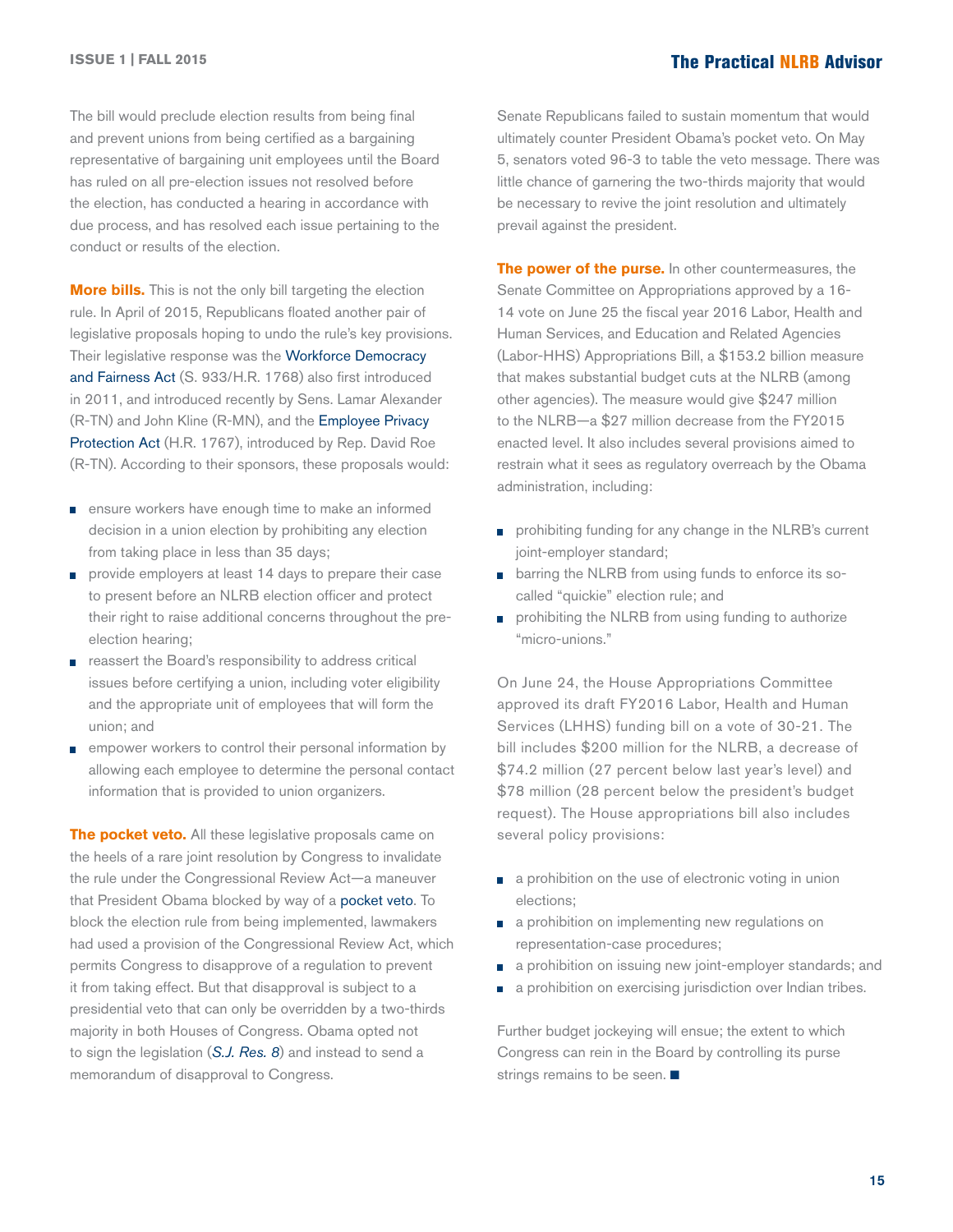## <span id="page-15-0"></span>Not just rulemaking

While the National Labor Relations Board's (NLRB) "ambush" election rule has garnered a lot of attention, rulemaking is not the only way in which the Board is having an impact on union organizing efforts. Board decisions and guidance from the General Counsel's Office to the agency's regional offices are both having an effect on the process. Here are some of the more notable examples.

**Employer email.** In *[Purple Communications, Inc.](http://hr.cch.com/ELD/PurpleCommunicationsNLRB121014.pdf)*, a Board majority in December of 2014 ruled that employees who regularly have access to an employer's email system have a statutory right to use the system, on nonwork time, to engage in union and other concerted activity. In so deciding, the Board overruled its 2007 decision in *Register Guard* to the extent it held that employees have no statutory right to use their employer's email systems for purposes of engaging in protected activity under Section 7 of the National Labor Relations Act (NLRA).

The *Register Guard* Board had found that an email system is analogous to employer-owned equipment and that prior cases established that employers may broadly prohibit nonwork use of such equipment. After *Purple Communications*, the Board now presumes that employees who have rightful access to their employers' email systems in the course of their work have a right to use the email systems to engage in Section 7-protected communications during nonwork time. An employer may rebut the presumption by demonstrating that "special circumstances" necessary to maintain production or discipline justify restricting its employees' rights. However, most observers believe that the current Board majority will set the "special circumstances" bar very high.

**Micro-bargaining units.** In 2011, the NLRB issued its groundbreaking decision in *[Specialty Healthcare and](http://hr.cch.com/eld/SpecialtyHealthcare.pdf)  [Rehabilitation Center of Mobile](http://hr.cch.com/eld/SpecialtyHealthcare.pdf)*, in which it changed its mode of analysis for determining whether a union's requested bargaining unit was "appropriate." In changing the rules, the Board permitted unions to petition for elections in smaller, "micro-units" where their chances of electoral success were greatly enhanced. Efforts in the federal courts to reverse or rein in the *Specialty Healthcare* ruling have, so far, not met with success, and the Board continues to approve organizing elections in small, discrete segments of an employer's business.

One of the most recent examples was the *Macy's* case decided by the Board in July of 2014. In *[Macy's](http://hr.cch.com/eld/28b38da67bec1000a710e0db5501c0ed01.pdf)*, a divided Board found that a petitioned-for departmental unit consisting only of cosmetics and fragrances employees was appropriate. Because the employer failed to show the store's other selling and nonselling employees shared an "overwhelming community of interest" with the petitionedfor employees, it upheld the small bargaining unit under the *Specialty Healthcare* test. The case is currently on appeal in the Fifth Circuit.

Just a week later, in *[The Neiman Marcus Group, Inc. dba](http://hr.cch.com/eld/5cc027707bed1000803ce0db5501c0ed01.pdf)  [Bergdorf Goodman](http://hr.cch.com/eld/5cc027707bed1000803ce0db5501c0ed01.pdf)*, the Board held that even the *Specialty Healthcare* rule has some limits. It found that a petitionedfor bargaining unit of all women's shoe sales associates at a retail store was not an appropriate unit under *Specialty Healthcare*. Importantly, the Board observed that while one shoe department in the store made up the whole of the department, a second would be carved out of a separate department. Further, the two shoe departments were located on separate, non-adjacent floors, and it was only at the highest level of store management that the petitioned-for unit employees could be said to share supervision. Thus, a smaller unit made up of only one of the shoe departments may have been more appropriate.

Read together, the cases make clear how important the Board considers the employer's own operational configuration of its business. It appears as if the current Board will always find a "departmental" unit with separate supervision to be appropriate.

**Nonsolicitation policy.** In *[Conagra Foods, Inc.](http://hr.cch.com/ELD/ConagraFoods.pdf)*, a divided Board found an employer unlawfully issued a verbal warning to a union supporter for a production-floor conversation that took mere seconds and during which no union authorization cards changed hands. The employee's conduct in telling two coworkers that she had placed authorization cards in their locker did not amount to solicitation, said the Board, which also found that Conagra's nonsolicitation policy, while itself lawful, was improperly applied here. According to long-standing Board precedent, union solicitation involves actually asking an employee to sign his or her name to an authorization card. Drawing the line there makes sense,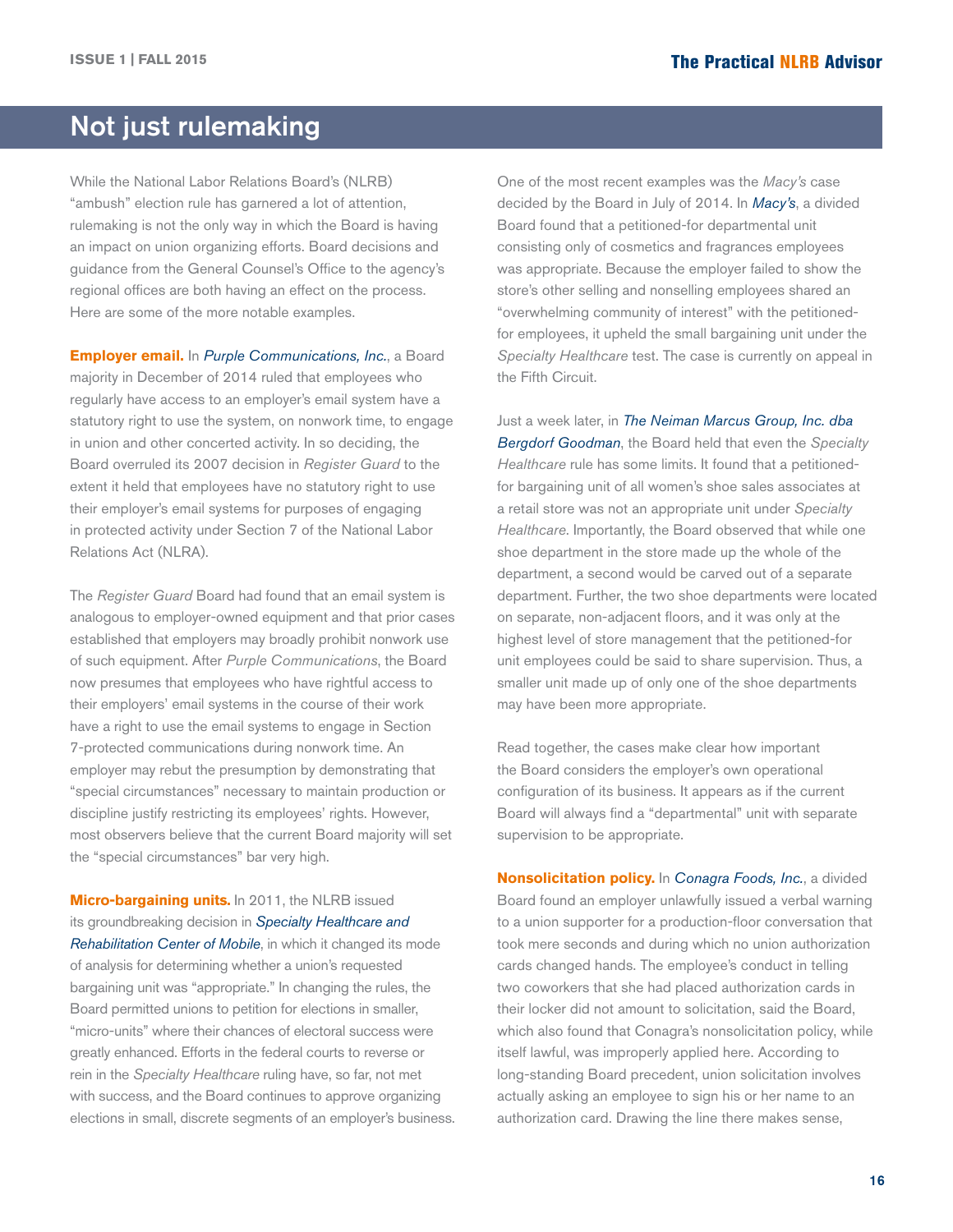the Board noted, because that act prompts an immediate, affirmative response from the individual being solicited, "and therefore presents a greater potential for interference" with productivity during work time.

Viewed through this lens, the employee's passing statement to her coworkers wasn't solicitation. There were no cards presented for their signatures, no request to take action, and no reasonable risk of interference with productivity.

**Employee handbooks.** Union and nonunion employers alike have had to keep a watchful eye on the NLRB in recent years as the agency has begun to challenge a number of common handbook provisions on the grounds that they interfere with employees' protected rights under the NLRA. As many of these cases illustrate, enforcement of a rule is not necessary to find a violation. The mere existence of a rule may be deemed to have a "chilling effect" on employees' rights and therefore violate the statute.

While the Board majority reiterated this formula, it greatly expanded it by holding that potential and indirect control, rather than only actual and direct control, was sufficient to impose joint-employer status. Thus, for example, where a "user employer" retains the right to reject any employee provided by a supplier employer, that is an indicia of potential control, even if the right is never exercised. Similarly, if the user and supplier contract with one another on a cost-plus basis, that may be evidence of indirect control by the user over the wages of the supplier's employees, and an indicia of joint-employer status.

*BFI* is one of the most significant decisions the NLRB has issued in recent years and has serious implications in the areas of liability, secondary boycott protection, bargaining obligation, and employer-to-employer contract law. The decision is not confined to only the user/supplier situation, but arguably extends to other common business-to-business relationships, such as franchisor/franchisee, contractor/

## BFI *is one of the most significant decisions the NLRB has issued in recent years and has serious implications in the areas of liability, secondary boycott protection, bargaining obligation, and employer-to-employer contract law.*

The Board's preoccupation with this issue and its sometimes confusing decisions prompted the NLRB General Counsel to issue a memorandum in March of 2015 (Memorandum [GC 15-04\)](http://hr.cch.com/ELD/GCMemoEmployerRules.pdf) detailing the Board's evolving views on lawful and unlawful employee handbook rules and the Board's interpretation of whether employees would reasonably construe employer rules to prohibit Section 7 activity.

**Joint-employer standard.** In August of 2015 a sharply divided NLRB issued its long-anticipated decision in *[Browning Ferris Industries of California, Inc. dba BFI](http://hr.cch.com/ELD/BrowningFerris.pdf)  [Newby Island Recyclery](http://hr.cch.com/ELD/BrowningFerris.pdf) (BFI)*. The issue in Browning Ferris was whether individuals who worked for Leadpoint, a labor supplier, and who worked at the BFI site, were jointly employed by Leadpoint and BFI. The Board used this case to revisit and radically alter its 30-year-old joint-employer test. Under the previous standard, two separate employers would be found to be joint employers only where they shared or codetermined matters governing the essential terms and conditions of employment.

subcontractor, and others. The decision and its many implications will be explored in the next issue of the *Practical NLRB Advisor*.

In the present context, the decision also signals a renewed

interest by unions in organizing so-called "contingent" employees. A related matter concerning organizing is currently pending before the Board in a case called *Miller and Anderson*. The issue in *Miller and Anderson* is whether jointly employed "contingent" employees can be combined in the same bargaining unit with the user employer's regular workforce. For over a decade, the NLRB has held that such a "mixed" bargaining unit of jointly and singly employed individuals is not permissible unless both of the employers consent to the unit. Most observers believe the current Board majority will use its decision in *Miller and Anderson* to overturn this precedent.

**E-signatures.** As part of the rulemaking process for the final representation election rule, the Board solicited comments regarding whether the proposed regulations should permit the use of electronic signatures to demonstrate the required showing of interest in support of a union petition. On September 1, 2015, the General Counsel announced in a guidance memorandum (Memorandum [GC 15-08](http://hr.cch.com/ELD/GC15_08GuidanceMemorandumonElectronicSignaturestoSupportaShowingofInterest.pdf)) that it will accept electronic signatures in support of a union's showing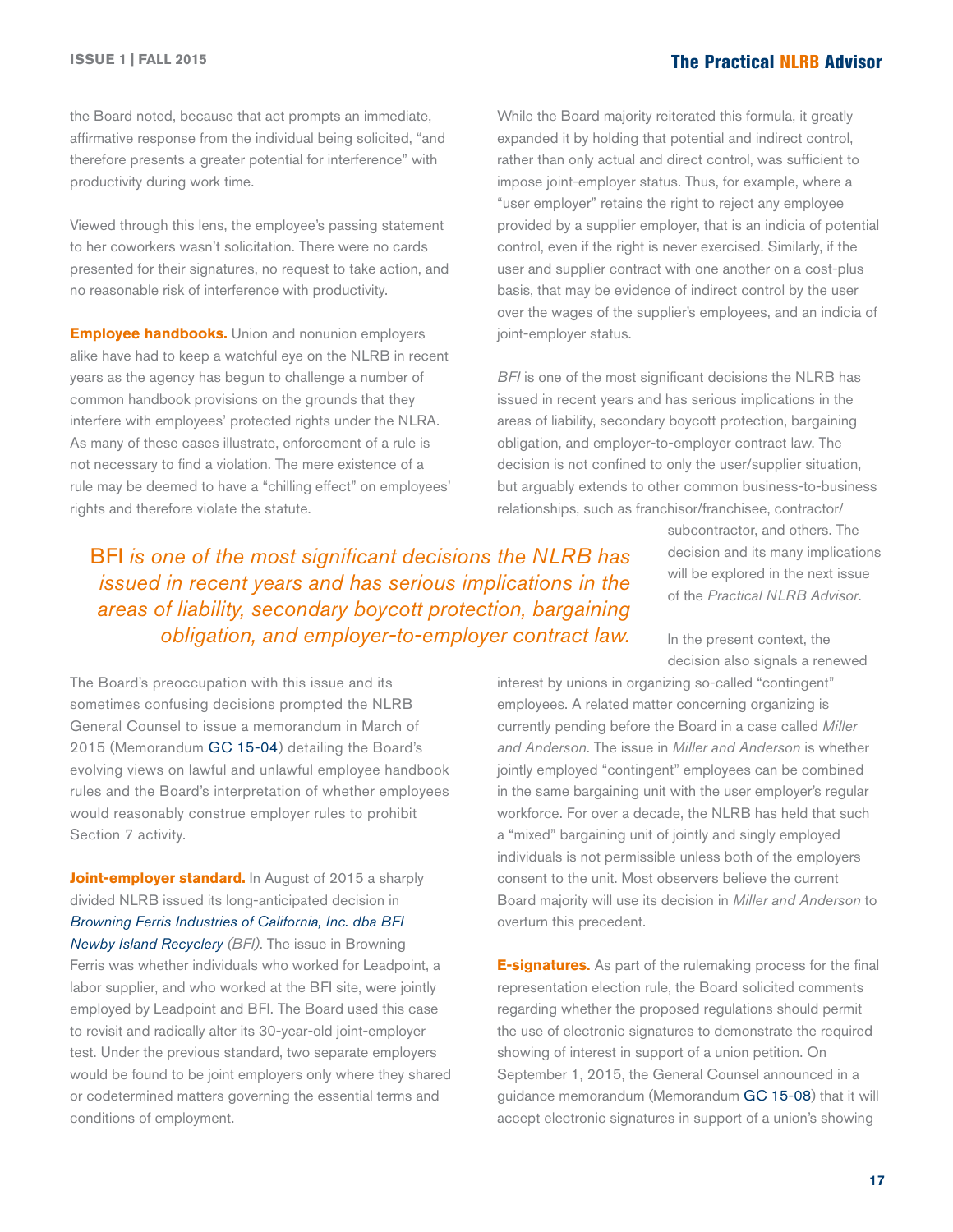<span id="page-17-0"></span>of interest if the Board's traditional evidentiary standards are satisfied. On October 26, 2015, the General Counsel issued Revised Memorandum [GC 15-08](http://apps.nlrb.gov/link/document.aspx/09031d4581e5edc8) providing more detail and examples of how the new process will work. Thus, unions can immediately start using email and social media to gather signatures, further enabling and enhancing their organizing efforts.

The memoranda instruct regional directors to accept electronic signatures as evidencing the required showing of interest where, as with handwritten signatures, the electronic method provides the regional director with sufficient evidence (1) that an employee has electronically signed a document purporting to state the employee's views regarding union representation and (2) that the petitioner has accurately transmitted that document to a region. As is the law now with respect to handwritten signatures, the documents submitted by the parties are presumed to be valid.

Submissions supported by electronic signature must contain the signer's name; email address or other known contact

information (e.g., social media account); telephone number; the specific language that evidences the signer's desire regarding union representation; the date the electronic signature was submitted; and the employer's name. The party submitting the electronic signatures must also submit a declaration identifying the electronic signature technology used and attesting that the employee signed the document.

Although the memorandum states that the requirements for electronic signatures are more stringent than those currently required for nonelectronic signatures, as signature lists are not required to contain any personal contact information, the General Counsel also stated in a footnote in the memorandum that: "As is now the case with handwritten signatures, an electronic signature submitted in support of a showing of interest that meets the requirements set forth herein will be presumed to be valid absent sufficient probative evidence warranting an investigation of possible fraud. Mere speculation or assertions of fraud are not now, and will not in the future, be sufficient to cause the Agency to investigate." $\blacksquare$ 

## Other NLRB developments

## **A brief summary of other noteworthy National Labor Relations Board (NLRB) decisions handed down in recent months:**

**Procedural posturing by the NLRB in joint-employer litigation.** Issuing only a perfunctory ruling in the ongoing unfair labor practice proceedings in which McDonald's Corporation is charged as a joint employer along with its franchisees, a divided five-member NLRB held that an administrative law judge did not abuse her discretion when she denied the company's motion for a bill of particulars or, in the alternative, to strike the joint-employer allegations and dismiss the complaint. McDonald's argued that the General Counsel failed to plead factual allegations in support of joint-employer liability, leaving it without adequate notice of the charges against it. The Board majority, however, concluded that the allegations in the consolidated complaint were sufficient to put McDonald's on notice that the General Counsel was alleging jointemployer status based on the company's control over the labor relations policies of its franchisees (*[McDonald's USA,](http://hr.cch.com/ELD/McDonalds0814.pdf) [LLC](http://hr.cch.com/ELD/McDonalds0814.pdf)*, August 14, 2015).

Members Miscimarra and Johnson dissented in part, lamenting the majority's rote recitation of NLRB noticepleading rules. They pointed out that the General Counsel intends to pursue a more expansive theory of joint-employer liability than existed under then-current Board law (note, this decision came down before *Browning-Ferris;* see "Not Just Rulemaking," p. 17) and, while the language of the complaint is consistent with the Board's current jointemployer standard, it provides no notice regarding the *new*  joint-employer standard upon which the General Counsel intends to rely, nor what facts will prove joint-employer status under the alternative standard. As a matter of due process, the dissenting members argued, McDonald's was entitled to know the contours of the General Counsel's alternative joint employer theory and to receive a bill of particulars setting forth the facts on which the General Counsel intends to rely to support his case under that theory.

**Punting on college football.** In an anxiously anticipated ruling, the NLRB declined to assert jurisdiction in a representation case involving Northwestern University football players who receive grant-in-aid scholarships. The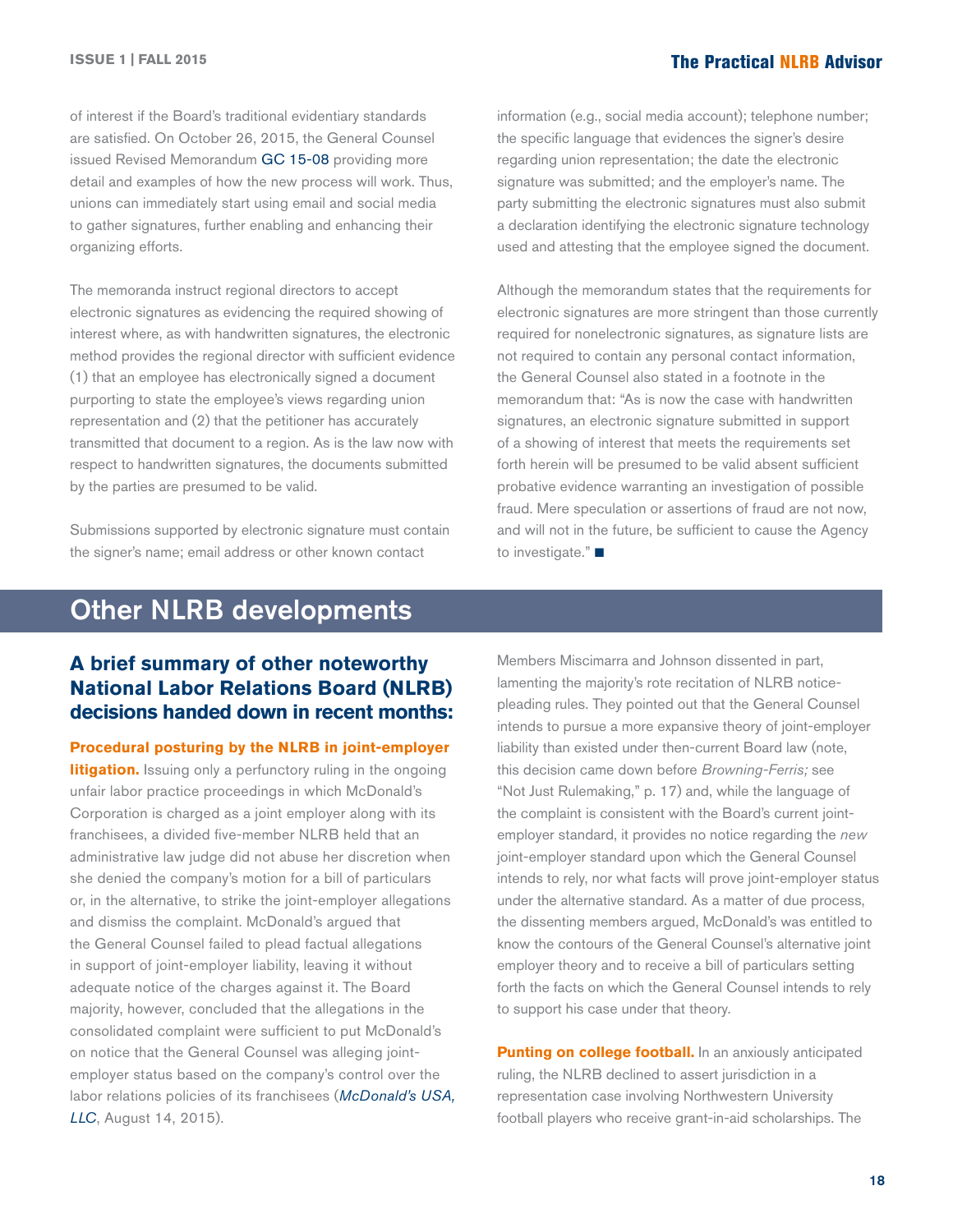five-member Board unanimously concluded that to do so would not effectuate the policies of the National Labor Relations Act (NLRA). Even assuming—but expressly not deciding—that college players were statutory employees, to exercise jurisdiction over them would not promote stability in labor relations, the Board reasoned (*[Northwestern University](http://hr.cch.com/ELD/NorthwesternUniv_081715.pdf)*, August 17, 2015).

Key to the decision was the nature and structure of NCAA Division I college football. The NLRB pointed out that Northwestern's team competes in the NCAA Division I Football Bowl Subdivision (FBS) and that of the roughly 125 colleges and universities that participate in FBS football, 108 are state-run institutions over which the NLRB lacks jurisdiction. Also, the respective conferences and the NCAA itself exert considerable control over individual college teams, so asserting jurisdiction over a single team would not further the goal of labor stability, the Board said. The NLRB was careful to note that its holding was narrowly focused to apply only to the players covered by the petition in this particular case, and it "does not preclude a reconsideration of this issue in the future." But while the NLRB technically left the door open for other college athletes, "from a policy perspective, the door is shut," notes former NLRB Member and current Ogletree Deakins Shareholder Brian Hayes, Co-Chair of the firm's Traditional Labor Relations Practice Group.

Emphasizing that the case involved "novel and unique circumstances," the Board stressed that the football players did not fit the analytical framework used in cases involving other students or athletes—most notably, graduate student assistants, for whom collective bargaining rights have been a contentious matter at the NLRB over the years—but also "student janitors and cafeteria workers whose employee status the Board has considered in other cases." In fact, the Board took care *not* to disturb its precedent regarding the status of graduate students under the Act.

**Extending dues checkoff.** When it stopped checking off union dues after its contract with a union expired, an employer acted unlawfully, ruled a divided five-member NLRB. In so ruling, the Board overruled *Bethlehem Steel*, a 50-year-old precedent that an employer's obligation to check off union dues ended when its bargaining agreement with the union expired (*[Lincoln Lutheran of](http://hr.cch.com/ELD/LincolnLutheran.pdf)  [Racine](http://hr.cch.com/ELD/LincolnLutheran.pdf)*, August 27, 2015).

According to the majority, the Board had never articulated a coherent explanation for its long-standing *Bethlehem Steel* rule. Allowing an employer to unilaterally cancel dues checkoff both undermines the union's status as the employees' collective bargaining representative and creates administrative hurdles that can undermine employee participation in the collective bargaining process, it reasoned. In contrast, requiring employers to honor dues checkoff arrangements post-contract expiration serves the statutory goal of promoting collective bargaining. *Bethlehem Steel*  was inconsistent with established federal labor policy generally condemning unilateral changes in terms and conditions of employment, was contradicted by both the plain language and legislative history of the only statutory provision addressing dues checkoff, and found no justification in the policies of the Act.

Members Miscimarra and Johnson dissented, asserting that the *Bethlehem Steel* exception was justified by statutory and policy considerations that warranted its continuation. This change in long-standing Board law will substantially alter the current balance that exists between the interests of employers and unions upon contract expiration, the dissenters pointed out.

**Gerrymandering a micro-unit?** The NLRB has recently approved a bargaining unit composed of just 13 out of 20 hourly employees working in a small, integrated commercial printing operation. The union petitioned for a bargaining unit of all the hourly employees working in the pre-press, digital and offset bindery, digital press, and shipping and receiving operations, but excluding all hourly employees working in the offset printing operation. The employer asserted that the only appropriate unit consisted of all 20 hourly employees, not merely the 13 encompassed by the union's request. Citing the principles set forth in its *Specialty Healthcare* decision, a 2-1 Board majority concluded that the employer failed to show that the offset-press employees shared an overwhelming community of interest with the petitionedfor employees, and, thus, the smaller requested unit was appropriate (*[DPI Secuprint, Inc.](http://hr.cch.com/ELD/DPISecuprint.pdf)*, August 20, 2015).

The offset-press employees shared *some* communityof-interest factors with the petitioned-for employees, like common supervision and functional integration, and they enjoyed the same benefits and had roughly similar pay rates. This did not establish an overwhelming community of interest,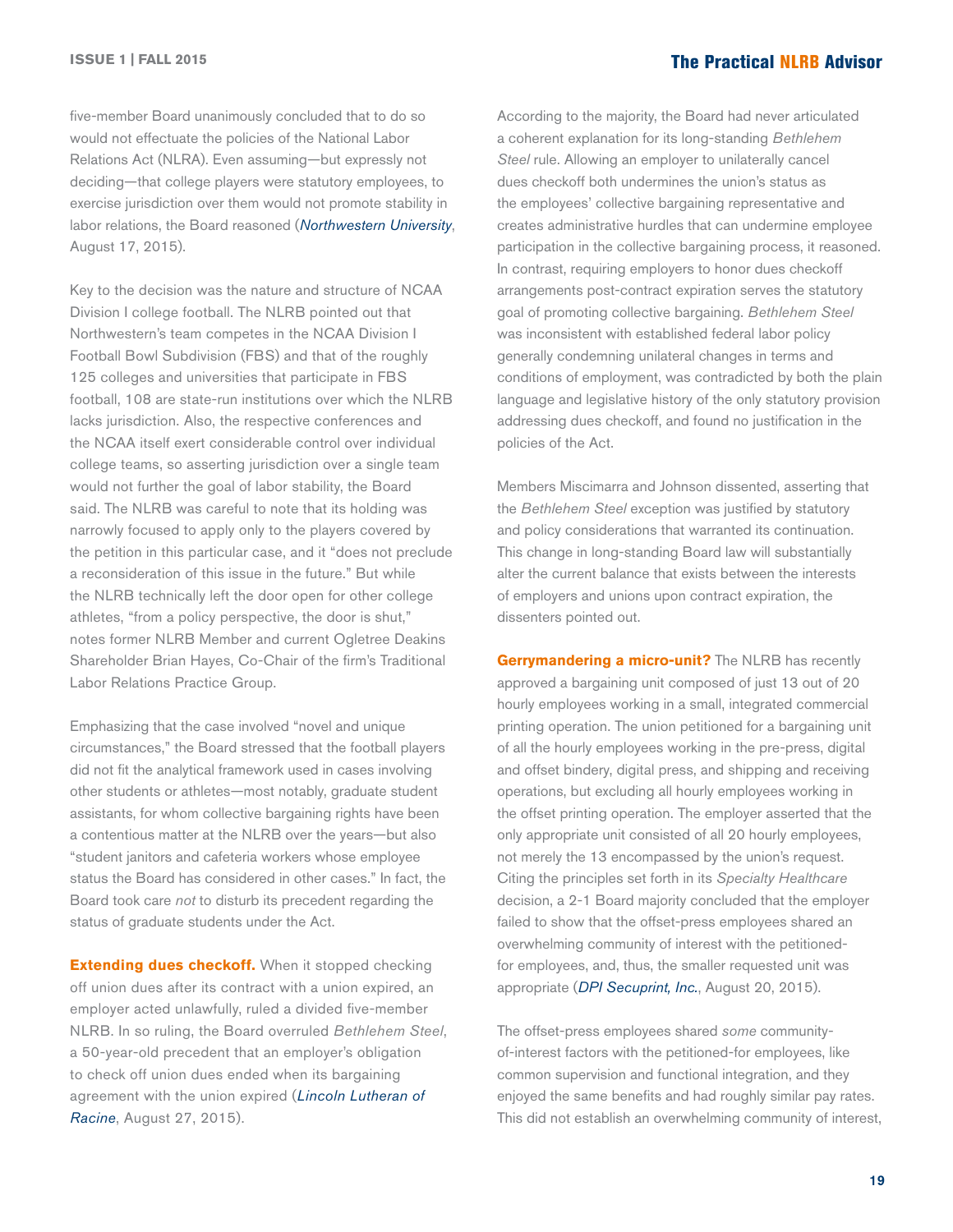the majority said. For example, they worked in a separate department and their work required greater skill and more training. In addition, while there was considerable sharing of work at the facility, the offset-press employees were the only ones who set up, operated, adjusted, and maintained the offset printing presses. They worked different hours; longer shifts; were the only nonsupervisory employees who worked weekends; and were the only employees not sent home when work was slow.

In a lengthy dissent decrying the "arbitrary gerrymandering" at play here, Member Johnson wrote that the majority's decision "reads like a doctrinal obstacle course where the overwhelmingly shared interests connecting the petitionedfor and excluded employees are factors to be explained away in a post-hoc justification of that result, a justification so strained that it is difficult to track the actual rationale being applied here." He believed the proposed bargaining unit was too narrow in scope for meaningful bargaining. He also took the opportunity to reiterate his objection to the *Specialty Healthcare* decision itself, which he asserted "fairly well guarantees the proliferation of fractured units that can only hobble a unionized employer's ability to manage production and to retain a necessary flexibility to respond to industry change." Johnson warned: "The trend toward smaller units—or units comprised of employees not significantly distinguishable from their coworkers except by the extent of organizing—cannot foster labor peace."

Conceding that while a unit including the offset-press employees "would be an appropriate unit, or perhaps even a more appropriate unit," the majority stressed "that is not, and has never been, the relevant question. The Act requires only that the unit be 'appropriate,' and the petitioned-for unit satisfies that standard."

#### **Successorship obligations and worker retention**

**statutes.** Considering how to apply its successorship doctrine in cases where a new employer is legally required to retain its predecessor's employees for a specific period of time under a state or local worker retention statute, a 2-1 NLRB panel held, in a case of first impression, that the appropriate time to determine successorship status is when the new employer assumes control over the business and hires the predecessor's employees under the retention statute, not after the statute's mandatory retention period has ended (*[GVS Properties, LLC](http://hr.cch.com/ELD/GVSProperties.pdf)*, August 27, 2015).

A company that purchased several real estate properties in New York City was required under the Displaced Building Service Workers Protection Act (DBSWPA) to retain the predecessor's employees for at least 90 days. The properties' building maintenance staff worked for a subcontractor and were covered by a collective bargaining agreement. However, the new owner intended to manage the property itself, and it informed the employees that they would no longer have their job with the subcontractor. Pursuant to the DBSWPA, though, it hired seven of the eight bargaining unit employees on a temporary, 90-day trial basis. The union asked the new owner to recognize and bargain with it, but the employer refused, calling the request premature because it would not employ a "substantial and representative complement of employees until after expiration of the 90-day transition period mandated by the DBSWPA." At the end of the 90 day period, the new owner discharged three unit employees and hired four new ones. It then refused to bargain, saying it had not hired the predecessor's employees and so was not compelled to bargain.

However, the Board held the employer's bargaining obligation arose during the statutorily mandated retention period, when the workforce was composed entirely of the predecessor's employees. The employer made the "conscious" decision to hire the employees when it purchased the buildings and took over the business, presumably cognizant of the requirements of the DBSWPA. Board precedent has long held that a successorship determination is not affected by the temporary or probationary status of the predecessor's employees in the successor's workforce. It was no different here simply because the probationary period and the employee retention itself was required by statute, rather than by the employer alone or by contract, the majority reasoned.

The Board's holding in essence allowed a legislative body to "assume the Board's statutory responsibility to determine Federal successorship law," Member Johnson wrote in dissent, and it amounted to an unprecedented case of "reverse preemption." The only proper standard is to wait to apply the Board's successorship doctrine until after the statutorily mandated retention period has run, he argued to no avail.

#### **Boeing confidentiality rule (still) found unlawful.**

A divided NLRB panel ruled that Boeing Company's confidentiality notice for employees participating in HR investigations violated Section 8(a)(1) of the NLRA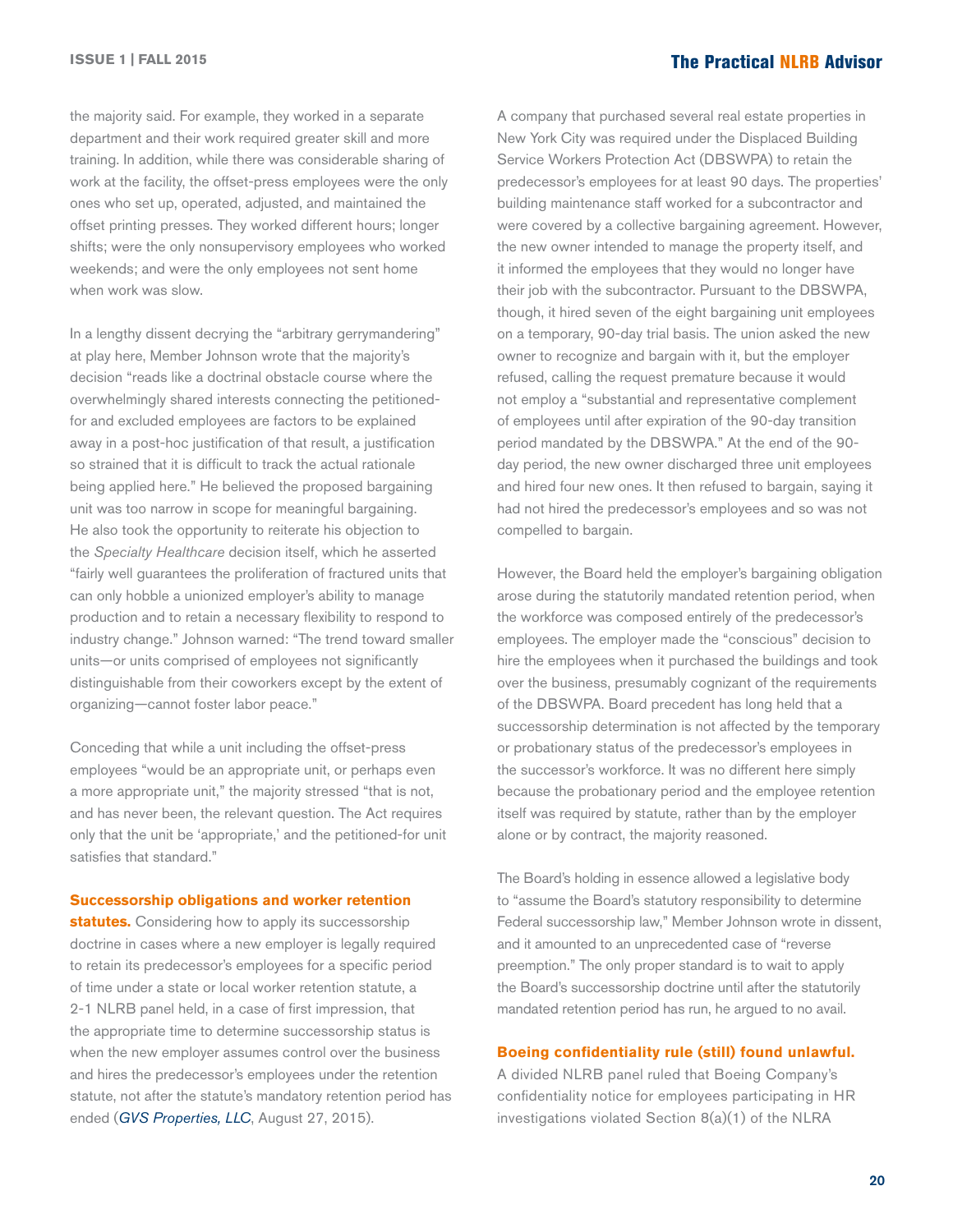because it had a reasonable tendency to inhibit protected activity. The company gave the notice to all employees involved in HR investigations. An earlier version of the notice stated that "you are directed not to discuss this case with any Boeing employee other than company employees who are investigating this issue or your union representative, if applicable." When the Board deemed *that* notice invalid, Boeing revised it, substituting the statement, "we recommend that you refrain from discussing this case" with coworkers. The revised version was virtually identical—and equally problematic, according to the majority. It did not merely reflect a "preference" for confidentiality, the Board reasoned, noting that employees would not feel free to disregard Boeing's "recommendation" where it is part of a formal policy and is reinforced by the requirement that employees sign it (*[The](http://hr.cch.com/ELD/BoeingCo.pdf)  [Boeing Company](http://hr.cch.com/ELD/BoeingCo.pdf)*, August 27, 2015).

Boeing argued that its confidentiality requirement was based on legitimate business justifications, but the Board held that a blanket policy was unlawful. The company could prohibit employee discussion of an HR investigation, according to the Board, "only when its need for confidentiality with respect to that specific investigation outweighs employees' Section 7 rights." That meant Boeing had to determine, under the specific circumstances of a particular investigation, whether there were "legitimate concerns of witness intimidation or harassment, the destruction of evidence, or other misconduct tending to compromise the integrity of the inquiry."

Member Johnson dissented, arguing that the confidentiality notice was a noncoercive expression of opinion protected by NLRA Section 8(c). But the majority countered that "Section 8(c) cannot ever be relied on to adopt rules that would reasonably tend to interfere with the exercise of employees' Section 7 rights."

**On arbitration, (still) digging in heels.** The NLRB invalidated an arbitration agreement that required employees to resolve employment-related claims through individual arbitration *unless* they opted out of the agreement within 10 days. The opt-out requirement put a significant burden on employees' exercise of Section 7 rights, according to a 2-1 Board majority. First, the agreement was a mandatory condition of employment and consequently was unlawful under *[D. R. Horton](http://hr.cch.com/eld/DRHorton.pdf)* (and *[Murphy Oil USA,](http://hr.cch.com/ELD/MurphyOil.pdf)* 

*[Inc.](http://hr.cch.com/ELD/MurphyOil.pdf)*), the Board held. The NLRB rejected the employer's argument that the opt-out procedure ensured that employee assent was voluntary, thus placing it outside the scope of *D.R. Horton's* prohibition on mandatory arbitration agreements. Rather, the opt-out procedure reasonably tended to interfere with employees' Section 7 rights because it burdened them to take affirmative steps to retain those rights, the majority reasoned (*[On Assignment Staffing](http://hr.cch.com/ELD/OnAssignment.pdf)  [Services, Inc.](http://hr.cch.com/ELD/OnAssignment.pdf)*, August 27, 2015).

Moreover, the opt-out procedure required employees who wished to retain their right to pursue class or collective claims—protected Section 7 activity—to "make 'an observable choice that demonstrates their support for or rejection of'" concerted activity. Under long-standing Board law, "any attempt by an employer to ascertain employee views and sympathies regarding unionism generally tends to cause fear of reprisal in the mind of the employee if he replies in favor of unionism and, therefore, tends to impinge on his Section 7 rights." The opt-out procedure placed employees in a similar predicament because it forced them to reveal their sentiments concerning concerted activity.

Further, deciding an issue left open by its (much-maligned) *D. R. Horton* decision, the Board found that even if employees were *not* required to sign onto the arbitration agreement as a condition of employment, the agreement was still unlawful because it required employees to prospectively waive their Section 7 right to engage in concerted activity. It is the individual agreement itself not to engage in concerted activity that threatens the statutory scheme, said the Board; whether the agreement was imposed or entered into voluntarily is beside the point. Any binding agreement that precludes individual employees from pursuing protected, concerted legal activity in the future (i.e., to pursue class litigation) amounts to a prospective waiver of Section 7 rights—rights that "may not be traded away."

Member Johnson disagreed. He argued that the employer lawfully maintained an arbitration agreement with a "universally recognized" contract formation mechanism that places employees on the same footing as employers if they choose to opt out. Johnson also asserted anew his fundamental disagreement with the Board's central holdings in *D.R. Horton* and *Murphy Oil.* ■